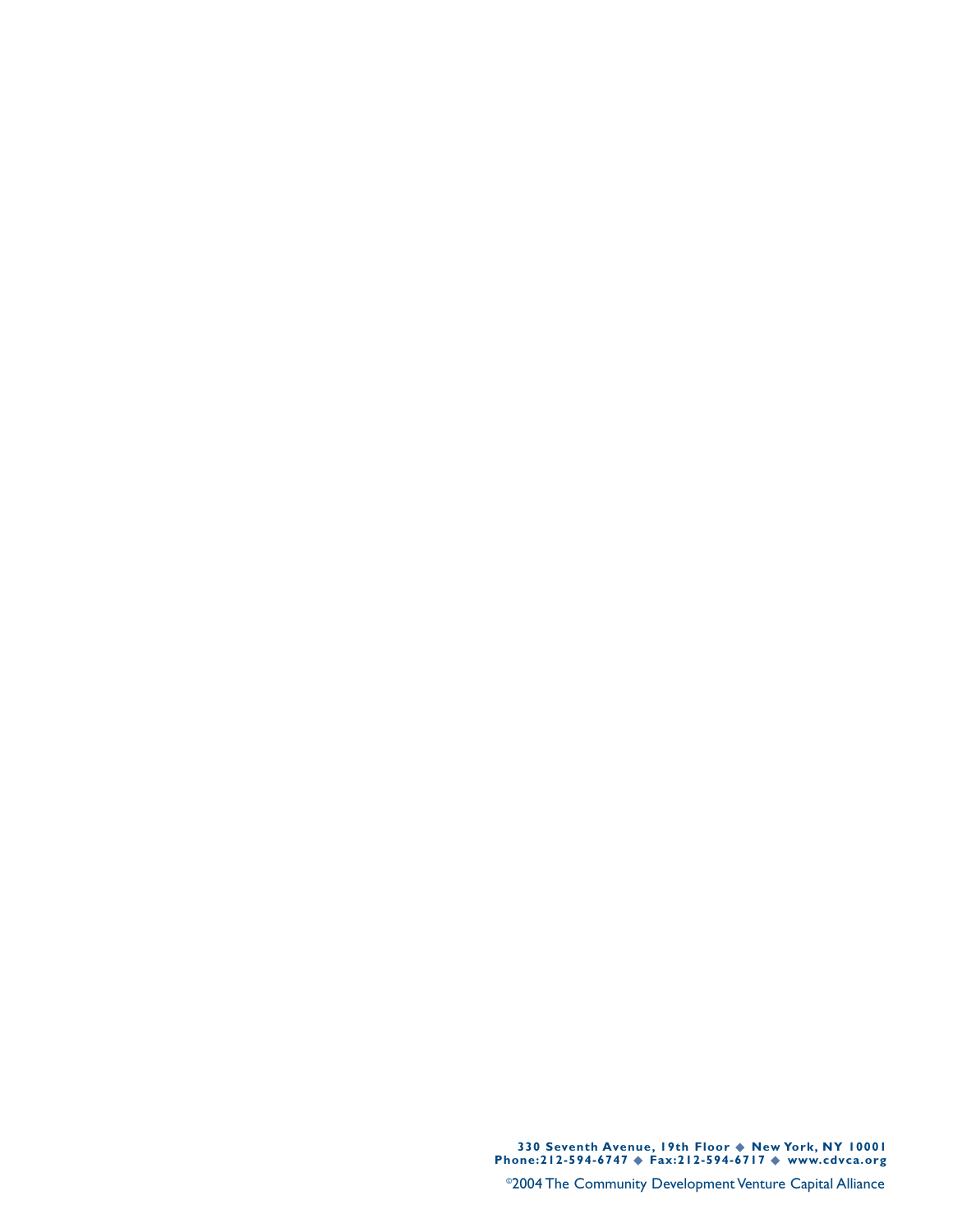



Community Development Venture Capital Alliance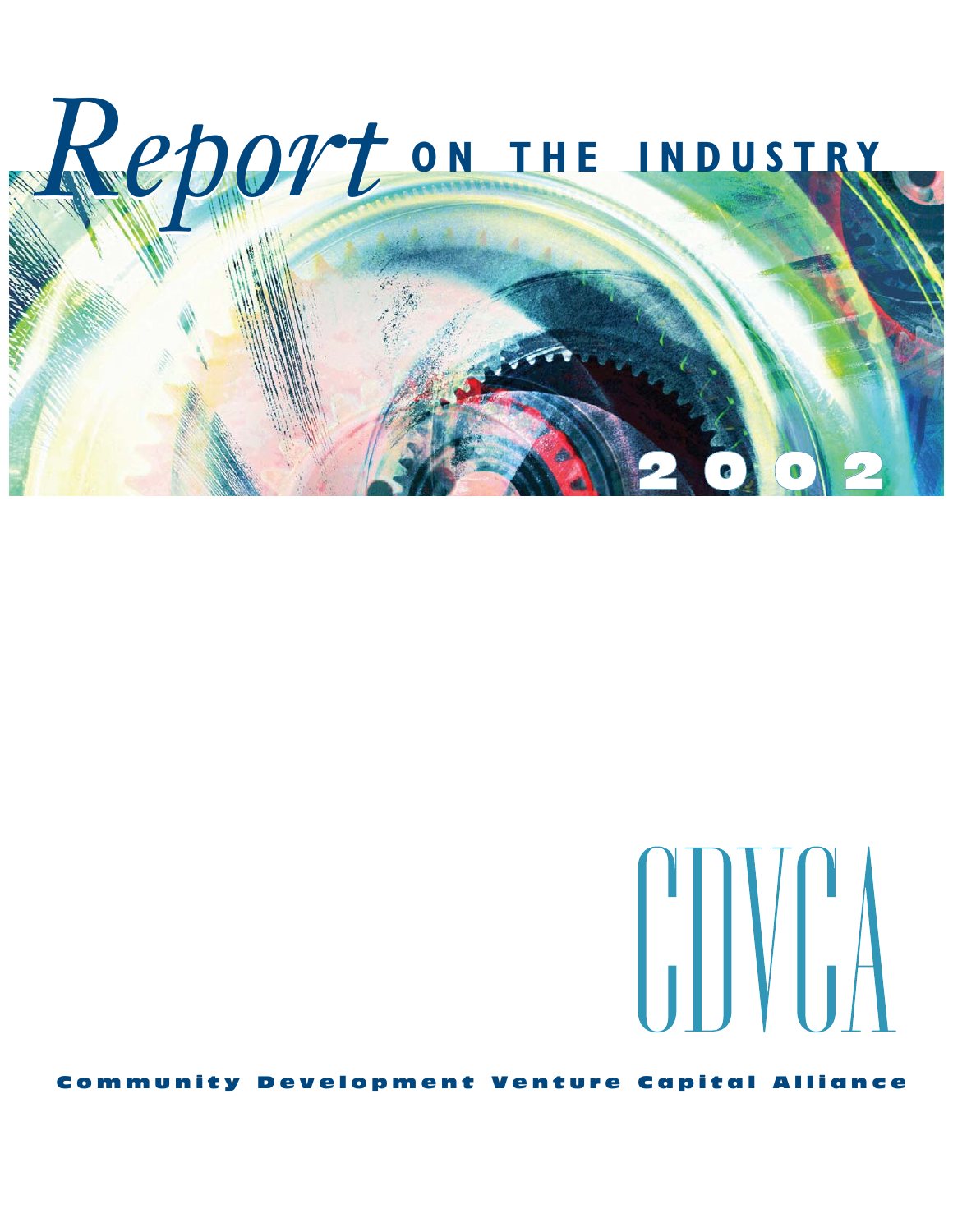### Acknowledgements

Much of the research presented in this report was made possible thanks to CDVCA's participation in the CDFI Data Project (CDP). The CDFI Data Project (CDP) is a collaborative initiative to create a data collection and management system that produces high quality, comprehensive data about Community Development Financial Institutions (CDFIs). The Ford and MacArthur Foundations provide support for the CDP. This exciting initiative brings together: the Association for Enterprise Opportunity, the Aspen Institute, Community Development Venture Capital Alliance, the Corporation for Enterprise Development, the National Community Capital Association, the National Community Investment Fund, the National Federation of Community Development Credit Unions, and the CDFI Coalition, the national trade association for CDFIs.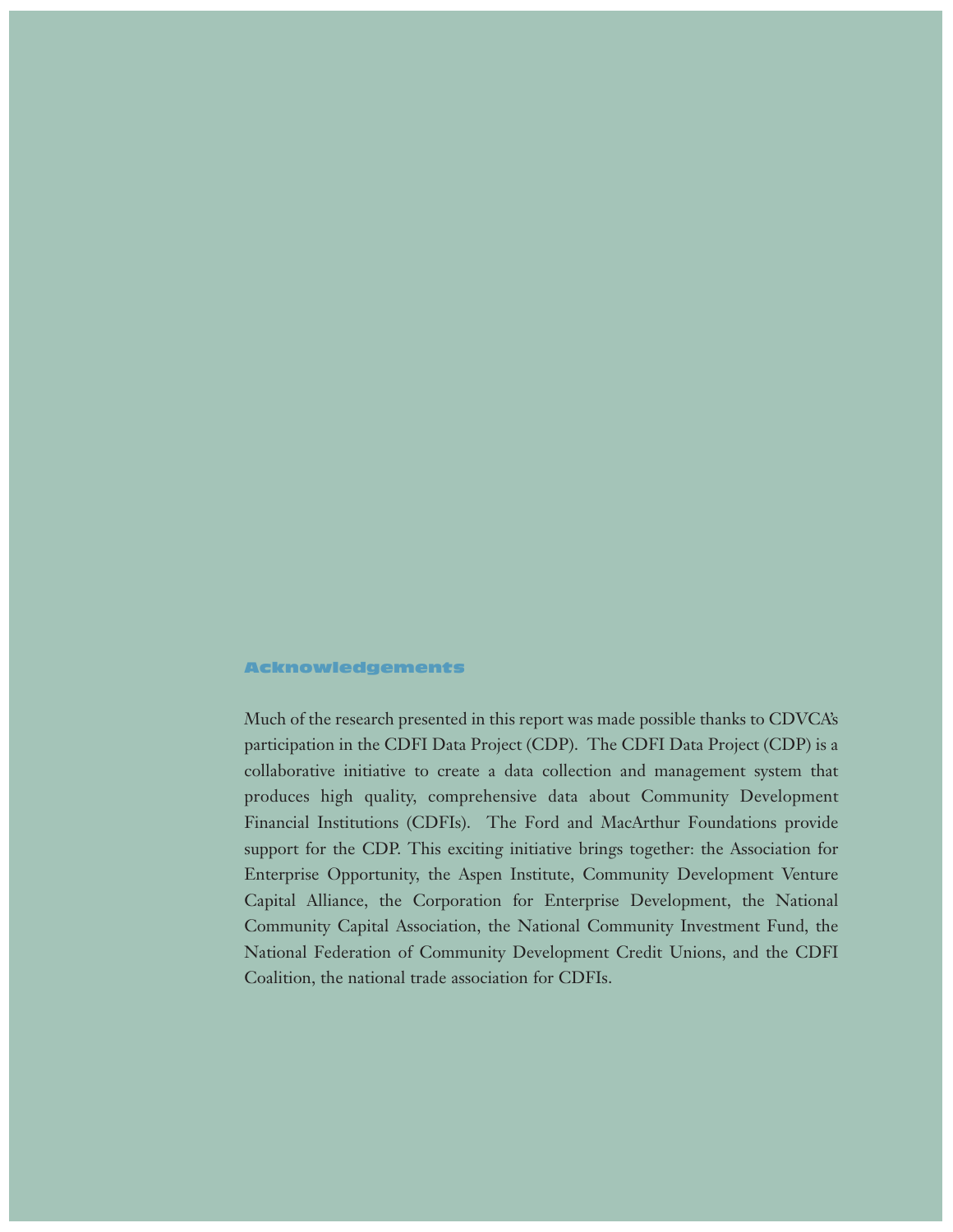

It is with pleasure that we bring to you CDVCA's third annual report on the community development venture capital industry. This report provides summary data on the overall industry through the end of 2002 with detailed analysis of data from 27 funds through the end of 2001.

Community Development Venture Capital (CDVC) funds bring the business building power of equity investment to the challenges of job creation and development of economically distressed areas. By adding their investment capital and entrepreneurial expertise to the wealth of ingenuity and innovation in communities, CDVC funds help businesses to flourish in areas where traditional venture capital tends not to flow. Their investments create financial returns for investors as well as social returns in the form of good jobs that pay living wages and allow people to rise out of poverty and begin to build wealth.

The growth of small businesses is integrally connected to healthy economies and successful communities. With the awareness of the role equity capital can play in developing such businesses, the CDVC industry is one of the fastest growing sectors of community development finance. Since the end of 2000, the industry has grown from 52 domestic CDVC funds actively investing or in formation with \$300 million in capital under management to 79 funds investing or in formation with \$550 million in capital under management at the end of 2003. This growth has taken place during one of the most difficult fundraising environments the venture capital industry has ever faced. In the year 2000, the venture capital industry raised \$106 billion in new capital. In 2002, the venture capital industry was able to raise only \$6 billion. During those same years the CDVC industry grew by 62 percent.

It is our hope that this report is of practical value to practitioners, investors, policymakers, and others interested in community development finance. Thank you for your interest, and I strongly encourage you to contact CDVCA with your further questions about the industry.

Sincerely yours,

Tesdell

Kerwin Tesdell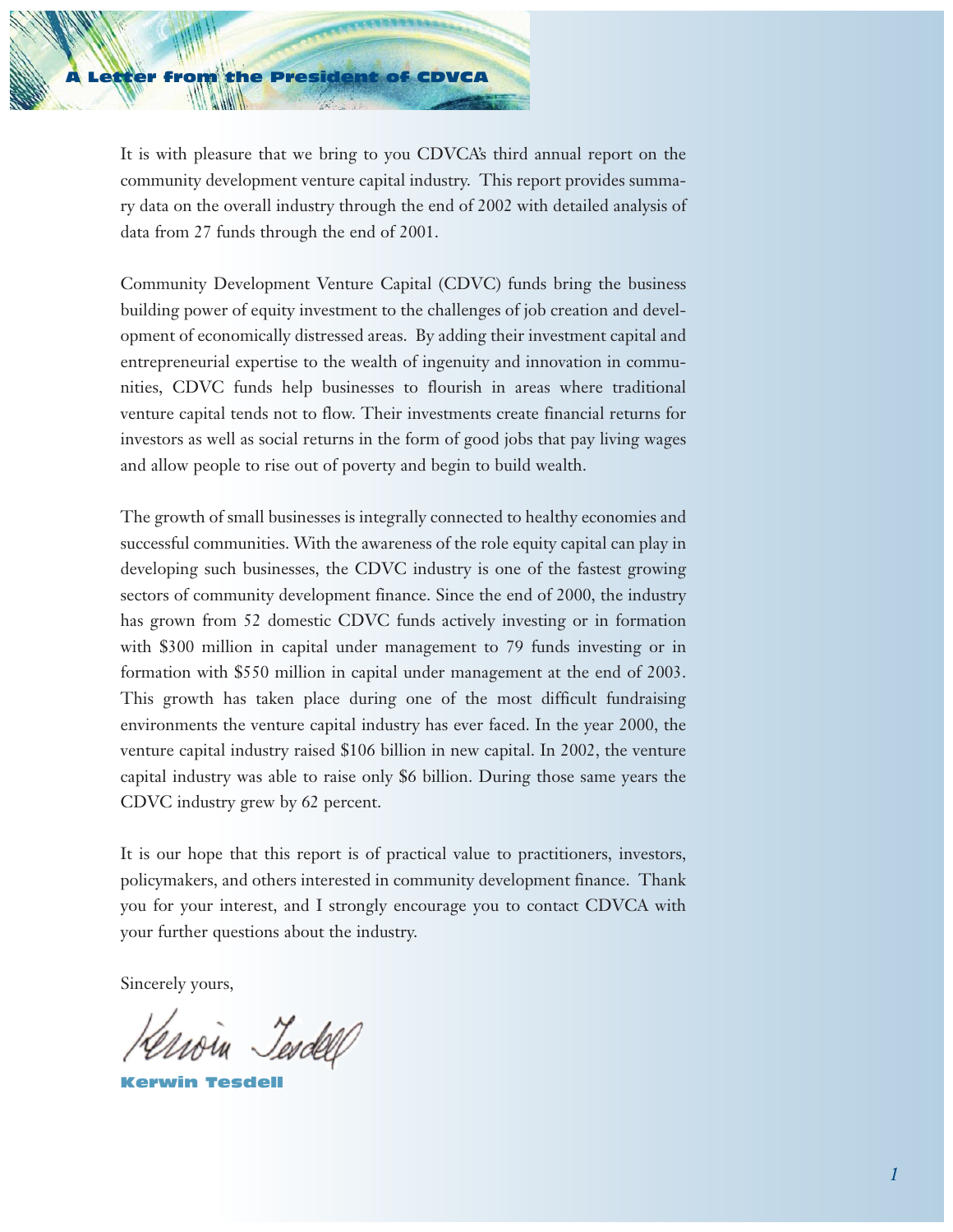## Introduction

**STARTING AND** 

Community development venture capital (CDVC) funds use the tools of venture capital—patient capital and business management expertise—to grow small businesses that create good jobs for low-income people and promote entrepreneurial capacity in economically distressed urban and rural areas. Community development venture capital funds have grown dramatically in the past ten years from just a few funds in the early 1990s to nearly 80 organizations actively investing or in formation.

This report is divided into two sections. Section I describes the industry as a whole as it looked at the end of 2002 and is based on CDVCA's on-going research. Section II provides a much more detailed analysis of the industry as it looked at the end of 2001 and is based on our annual survey of the industry.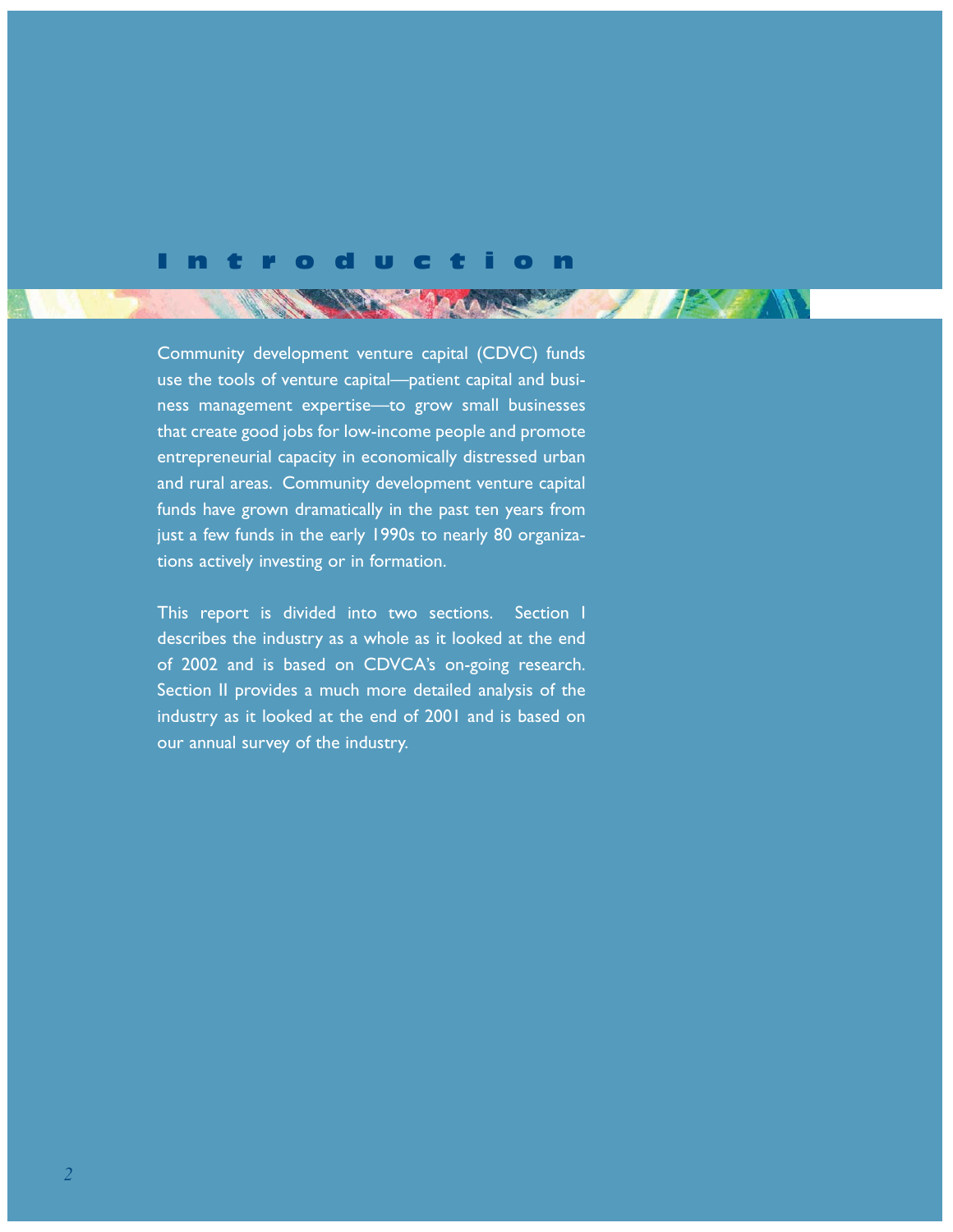

This section presents summary information on the CDVC industry as of the end of 2002. Data include the number of CDVC funds over time, capital under management, recent fund formation activities, fund legal structures and fund models, information about fund's boards of directors and investment committees, as well as the types of companies in funds' portfolios.

## Number of funds, stage, and capital under management

The number of CDVC funds has grown dramatically over the past ten years, from just a half dozen funds investing in the early 1990s to 79 funds actively investing or in formation by the end of 2002.



## **Growth of CDVC Funds through 2002**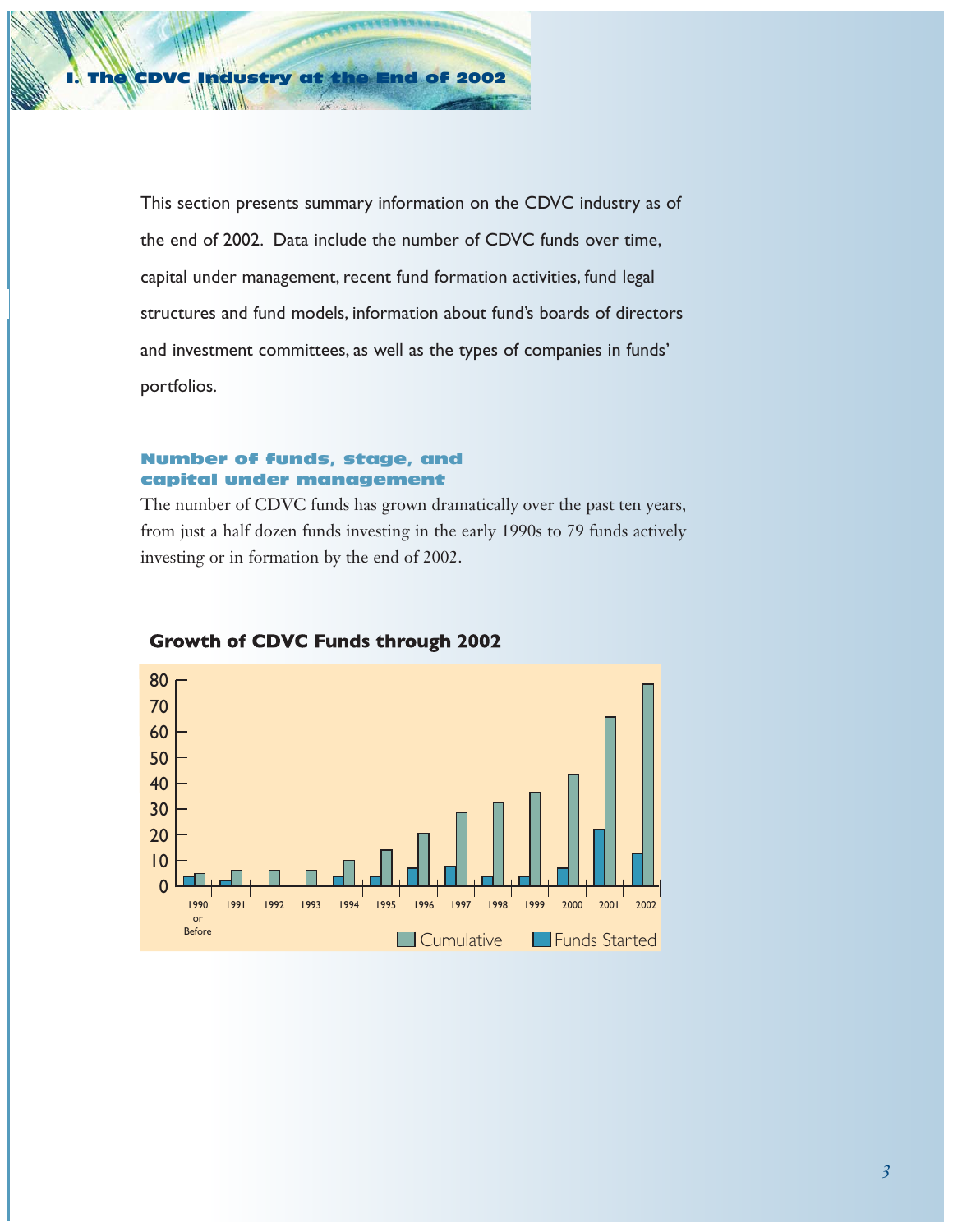## Number of Funds by Stage, 2000 to 2002



CDVC capital under management continued to show strong growth in 2002. Over the last three years total capital under management grew from \$300 million at the end of 2000 to \$485 million at the end of 2002. The strong growth suggests that investors are becoming increasingly comfortable with the CDVC model.

# **CDVC Capital Under Management,**



**2000 to 2002** (in millions)

From 2000 to 2002 CDVC capital under management grew by 62 percent from \$300 million to \$485 million. Considering how the VC industry has sputtered along over the past few years, any growth in CDVC funds' capital under management is extraordinary. CDVC capital under management grew 14 percent from 2001 to 2002; while traditional VC capital under management actually dropped from \$254 billion to \$253 billion—the first drop in capital under management since 1991.<sup>1</sup>



From 2000 to 2002 CDVC capital under management grew by 62 percent—from \$300 million to \$485 million.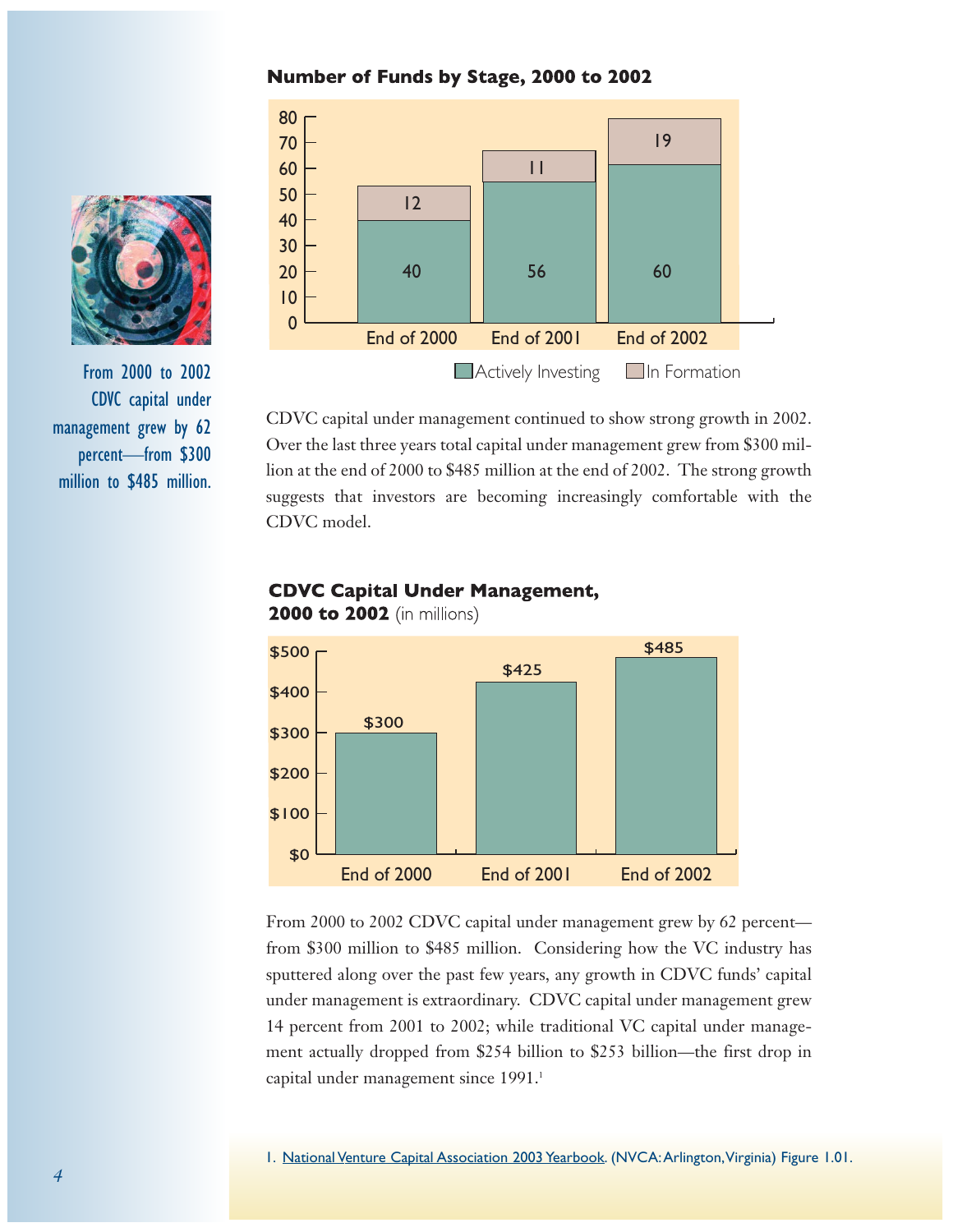



Considering how the VC industry has sputtered along over the past few years, any growth in CDVC funds' capital under management is extraordinary.

Just over half of the growth in the industry during 2002 came in the form of new capital coming into a few new funds, including Adena Ventures, LP, a New Markets Venture Capital (NMVC) company. The remaining growth came from increases in total assets among evergreen funds, as well as the discovery of new organizations involved in the practice of CDVC.

While the SBA formally certified one NMVC Company in 2002, the remaining six conditionally certified companies continued to raise capital in the worst VC fund raising environment in 10 years. For 2002, new capital commitments in traditional VC were down 80 percent from 2001. Despite the difficult climate, all of the six remaining NMVC companies had raised the necessary private capital for their funds and the SBA certified five in the second half of 2003.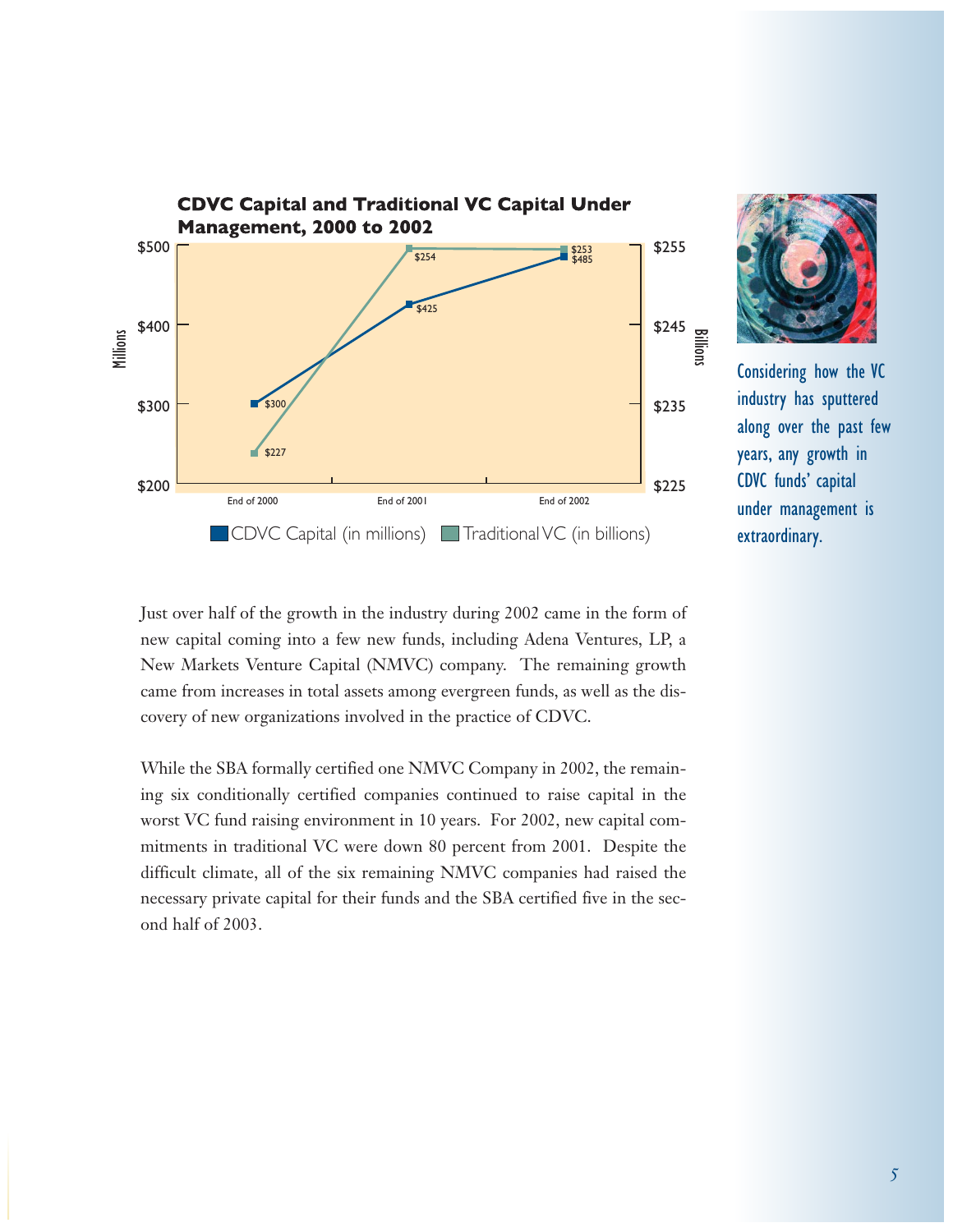

Commitment to a particular geographic area, whether it is a rural region or an urban center, is one of the distinguishing features of the CDVC industry.

## **CDVC Funds,Active or In Formation**



## Geographic Distribution

CDVC funds focus their activities in specific investment areas. CDVC fund investment areas are in places that traditional venture capital funds tend to overlook. For example, CDVC funds are active in many communities in Appalachia, rural Minnesota, and Baltimore—places not typically associated with venture capital. Commitment to a particular geographic area, whether it is a rural region or an urban center, is one of the distinguishing features of the CDVC industry.

CDVC funds are also active in regions that have become synonymous with venture capital—such as Silicon Valley and Boston, but they often invest in neighborhoods and smaller towns that are overlooked by traditional VC firms. For example, Boston Community Venture Fund (BCVF) manages two CDVC funds in that city, but while traditional VC firms invest in companies along the Route 128 corridor or around the city's renowned research univer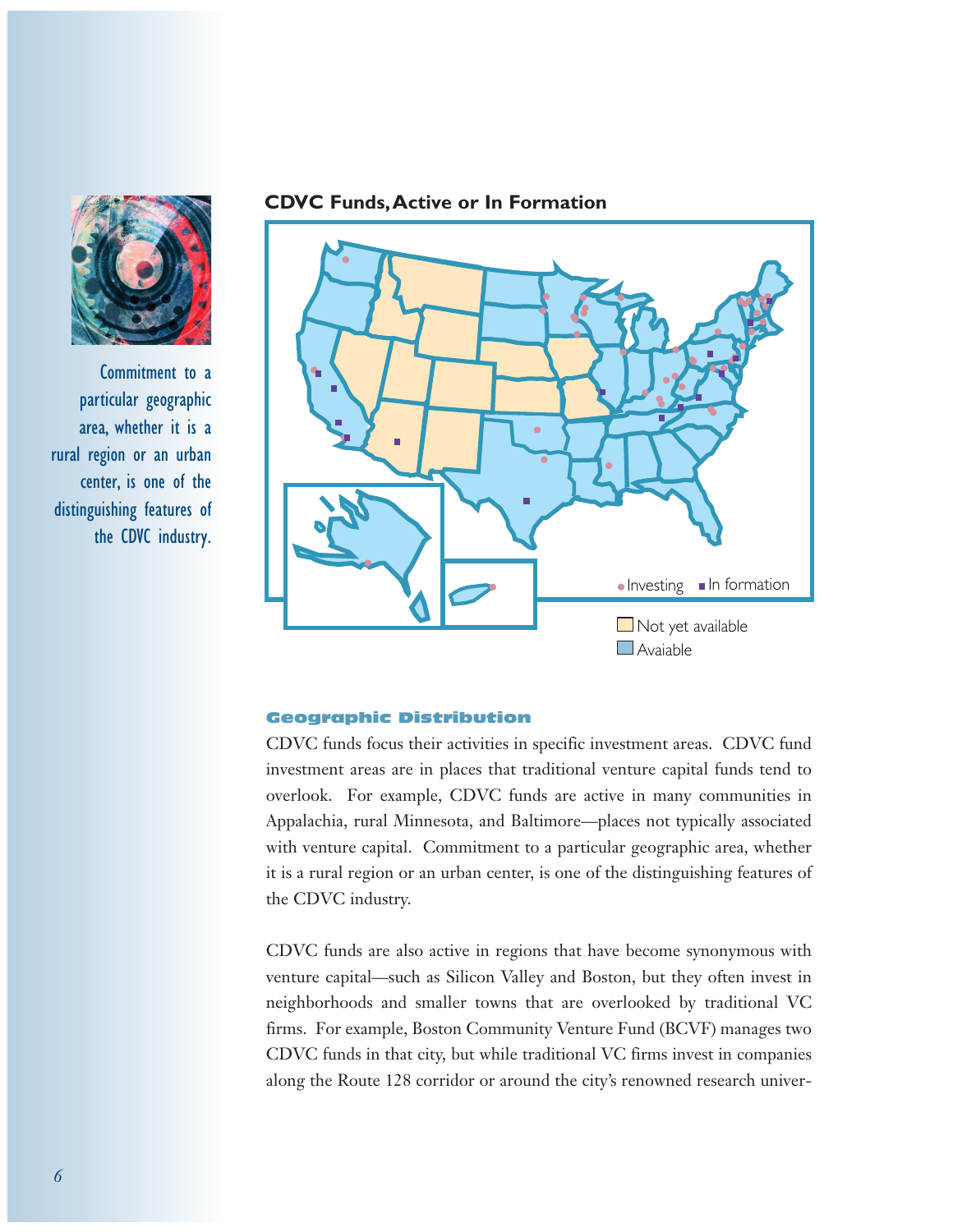sities, the companies in which BCVF typically invests are located in lowincome areas like Roxbury or smaller, less wealthy towns such as Taunton, Massachusetts. Similarly, Pacific Community Ventures (PCV) manages two CDVC funds in the San Francisco Bay Area. PCV invests in Silicon Valley and throughout California, but its portfolio companies are in places like East Palo Alto and San Francisco's Mission District, rather than in the more affluent cities like Menlo Park and Palo Alto, where traditional VC funds are most active.<sup>2</sup>

## Fund Models and Legal Structures

Community development venture capital funds use a variety of organizational structures to achieve their double bottom line goals. Some of these structures are borrowed directly from the world of traditional VC, while others are innovative solutions unique to the CDVC industry. This section describes two models used by CDVC funds, as well as the legal structures used in these models.



Like their traditional VC counterparts, CDVC funds can be categorized either as "limited lifespan" funds or as "evergreen" funds. As the name suggests, limited lifespan funds are incorporated for a limited time, typically ten years. Evergreen funds are ongoing enterprises and operate without a predetermined termination date.<sup>3</sup>

The limited lifespan model uses

two separate legal entities: an investing entity (the "fund") and a managing entity (the "firm"). For both CDVC funds and traditional VC funds that use the limited lifespan model, the fund is a for-profit entity, either a limited partnership (LP) or a limited liability company (LLC); however, while all management firms in traditional VC are for-profit, in the world of community development venture capital the managing firm may be a for-profit or a notfor-profit.



Community development venture capital funds use a variety of organizational structures to achieve their double bottom line goals.

<sup>2</sup> See Brian T. Schmitt, 2002."Assessing the Availability of Traditional Venture Capital in the US:A Preliminary Analysis." (New York, NY:The Community Development Venture Capital Alliance). November.

<sup>3</sup> Some funds have termination dates that are twenty or more years out. In this analysis, these funds are treated as evergreen funds.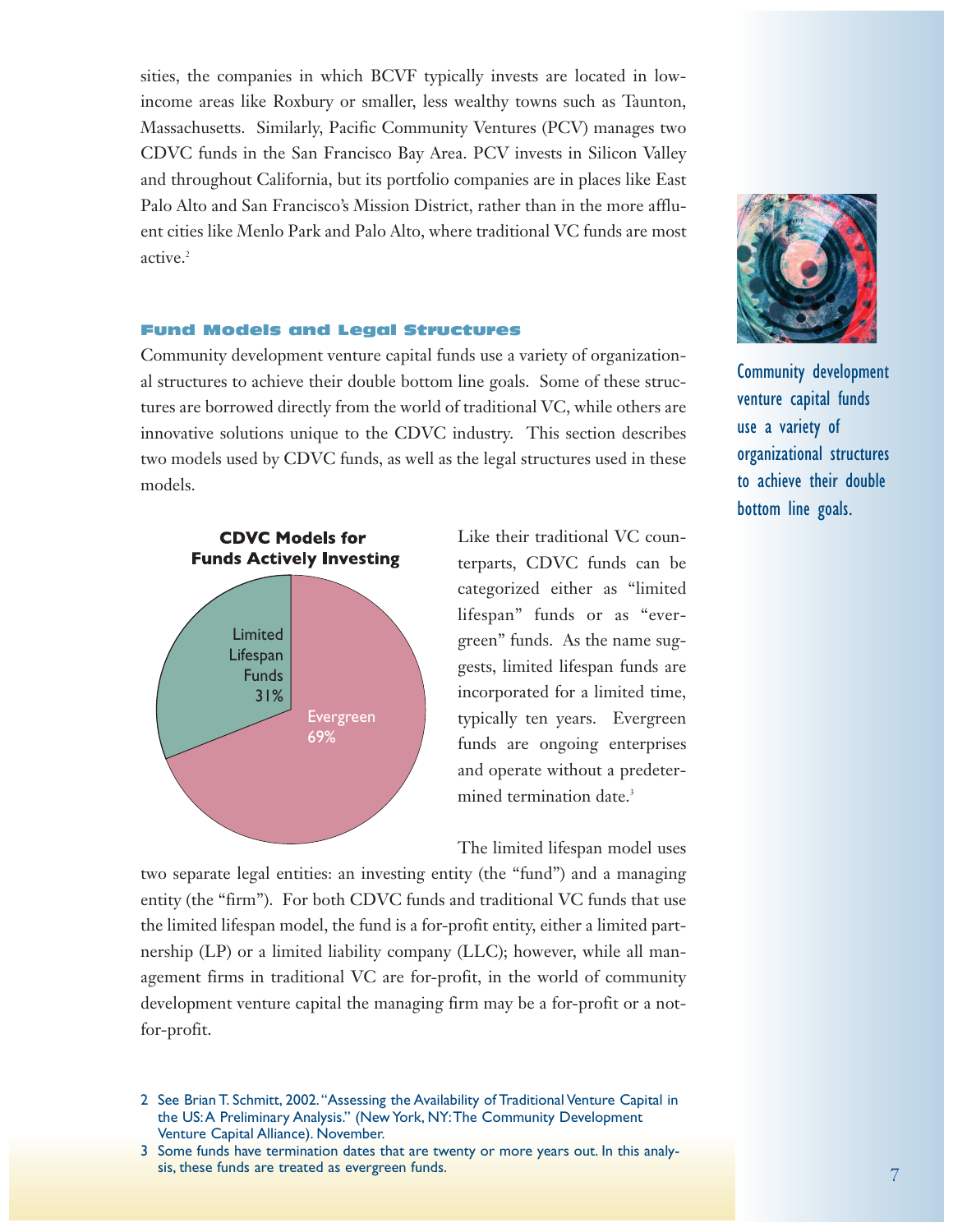

Like their traditional VC counterparts, CDVC funds can be categorized either as "limited lifespan" funds or as "evergreen" funds.

By contrast, the evergreen fund model combines both the capital pool and the management team into a single corporate entity. Evergreen funds are either for-profit (a C-corporation or an LLC) or not-for-profit (typically a 501(c)3).

In CDVC both limited lifespan funds and evergreen funds often mix for-profit and not-for-profit entities. As noted earlier, in the limited lifespan model, a forprofit firm or not-for-profit firm can manage the for-profit fund. For example, Pacific Community Ventures is a 501(c)3 that manages two for-profit funds, PCV Fund I, LLC and II, LLC. Similarly, for-profit evergreen funds may have a not-for-profit affiliate; Northeast Ventures, Inc. of Duluth, Minnesota is a Ccorporation with a not-for-profit subsidiary, Iron Range Ventures, Inc. Several CDVC funds are also subsidiaries of large not-for-profits. For example, Coastal Ventures, LP and Coastal Ventures II, LLC are for-profit CDVC funds managed by CEI Ventures, Inc., a C-corporation, all of which are subsidiaries of Coastal Enterprises, Inc., a not-for-profit multi-service community development corporation headquartered in Maine.

Of the 19 funds in formation at the end of 2002, fifteen were limited lifespan funds and four were not-for-profit evergreen funds. For these 15 limited lifespan funds, the investing entities will be split between LLCs and LPs and the managing firms will be 60 percent for-profits (LLCs exclusively) and 40 percent not-for-profits.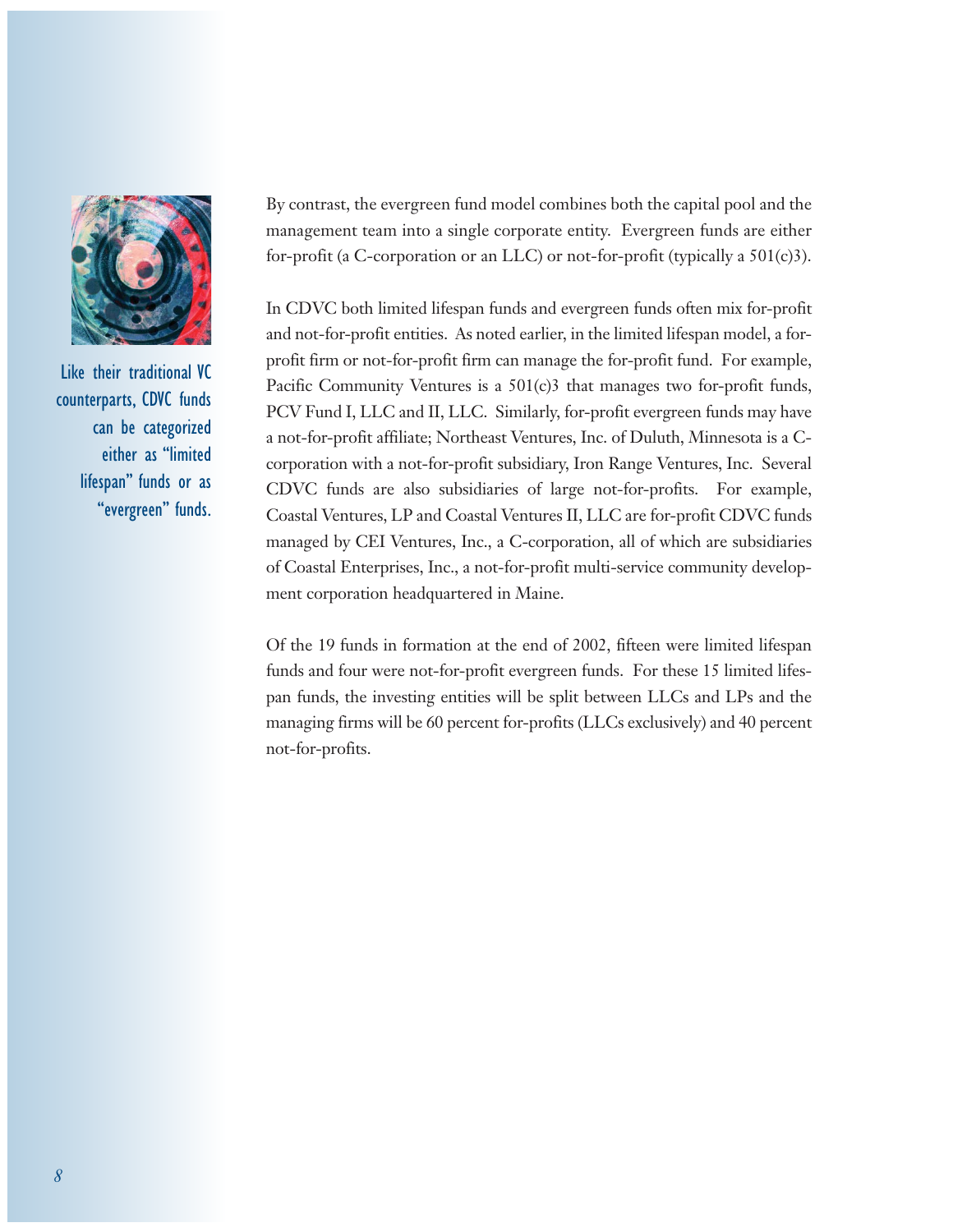

## **Corporate Structure of the Investing Entity**

More than half of all CDVC funds actively investing at the end of 2002 were forprofit entities—a limited liability company (LLC), a limited partnership (LP), or a C-corporation. Thirty-eight percent of funds were not-for-profits and the remaining 8 percent were quasi-governmental organizations, typically funded by the state government with an emphasis on economic development and job creation in distressed areas of the state.

Of the 33 for-profit funds that were actively investing at the end of 2002, 18 were limited lifespan funds managed by a separate legal entity. The corporate structure of these 15 management firms—3 firms managed 2 funds each—shows that the vast majority, 75 percent, are managed by for-profit entities: (40 percent of the managing firms were LLCs, 35 percent were C-corporations) only 25 percent were not-for-profits.

Of the 33 CDVC organizations that are for-profit funds, either limited lifespan funds or evergreen funds, 61 percent are "hybrids"; that is, they mix a for-profit fund with a not-for-profit affiliate. In some cases the not-for-profit affiliate is the management firm; in other cases the management firm is a for-profit and the parent is the not-for-profit. The hybrid structure allows the organization to receive grant dollars that can be used to cover the developmental costs associated with growing young businesses in distressed regions.



More than half of all CDVC funds actively investing at the end of 2002 were for-profit entities.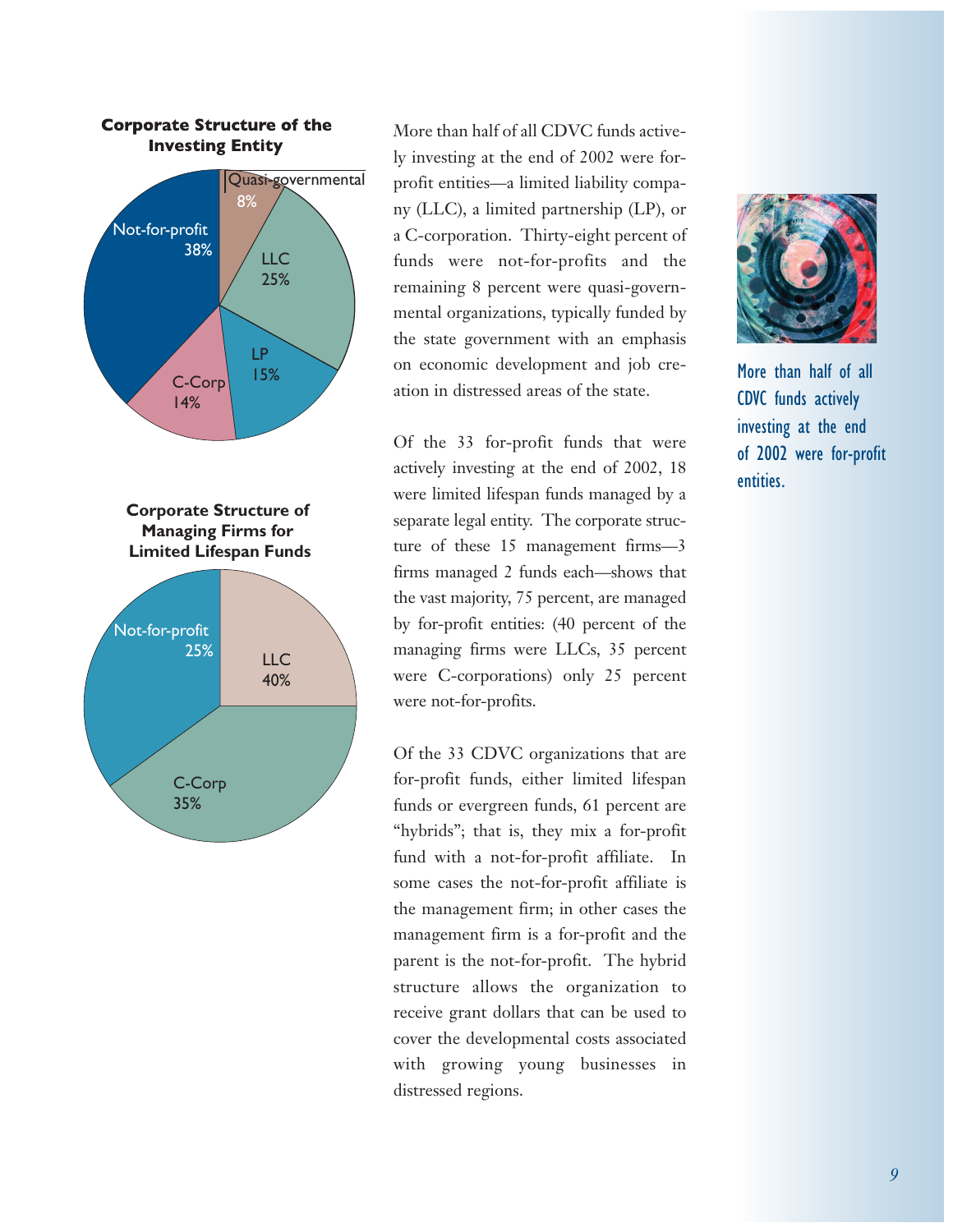

The management fee is intended to cover the basic costs incurred by the firm as it manages the fund.

## Fund Dynamics: Management Fees, Expenses, and Compensation

In the limited lifespan model, the fund pays a management fee to the firm between 2 and 3 percent of total committed capital in the world of traditional VC and between 2 and 4 percent of total committed capital in the world of CDVC. The management fee is intended to compensate the managing firm for managing the fund, including the (relatively) small base salaries for the managers.



**Management Fees Charged by CDVC Funds**

In contrast, evergreen funds cover their operating costs through direct use of capital and/or current income generated by the fund's ongoing investment activities. Not-for-profit funds, and for-profit funds with not-for-profit affiliates, also use grant dollars to help to cover the costs of creating greater social impacts from their investments by providing the technical assistance required by the businesses and entrepreneurs in which CDVC funds invest.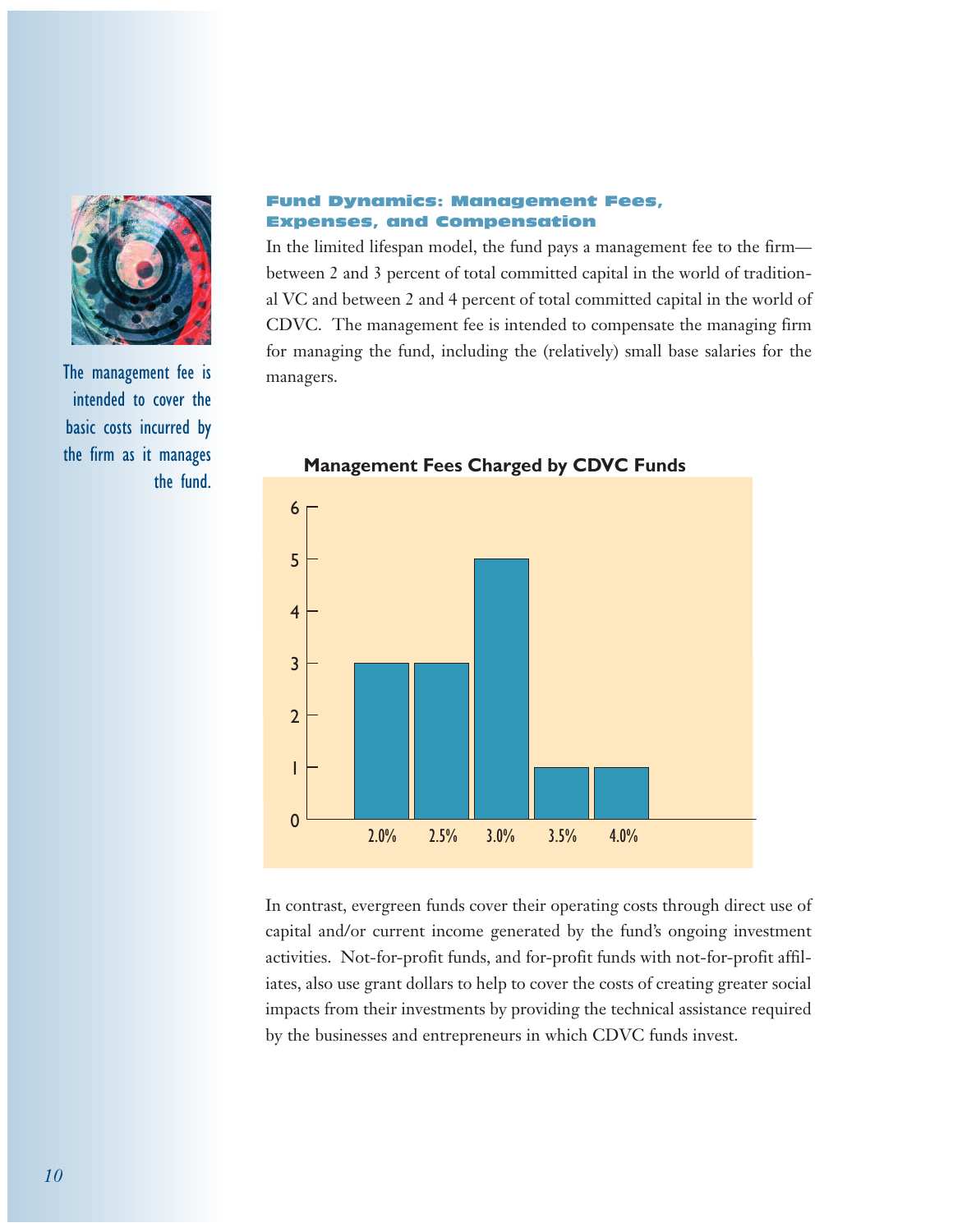Like traditional VC funds, CDVC funds often use incentive pay to align the interests of the managing firm with the interests of the investors. For limited lifespan funds, profits from the fund's investment activities are allocated back to investors and to managers according to the rules described in the operating agreement. Although the details can vary substantially from fund to fund, one typical arrangement is to first return all initial profits to the investors up to the amount of their original capital contributions; after this, all additional profits are allocated 80 percent to the investors and 20 percent to the managing firm. This 20 percent of profits, known as the "carried interest," provides the bulk of the compensation for management firm.

Evergreen funds also use incentive pay to motivate their investment professionals. Most for-profit evergreen funds have created bonus packages that link the staff's compensation to the successes of their portfolio companies.

Because they are ongoing enterprises, the return on investment for evergreen funds is different. For for-profit evergreen funds, returns from investment activities may be paid out to investors through dividends or they can be retained and used for future investments. For not-for-profit evergreen funds, money earned on their equity investments can be used in three ways: (1) to pay their long-term debt obligations, since not-for-profits cannot have equity investors, (2) to cover operating expenses, and (3) to increase the net assets of the corporation and be re-invested in future deals.



Like traditional VC funds, CDVC funds use incentive pay to align the interests of the managing firm with the interests of the investors.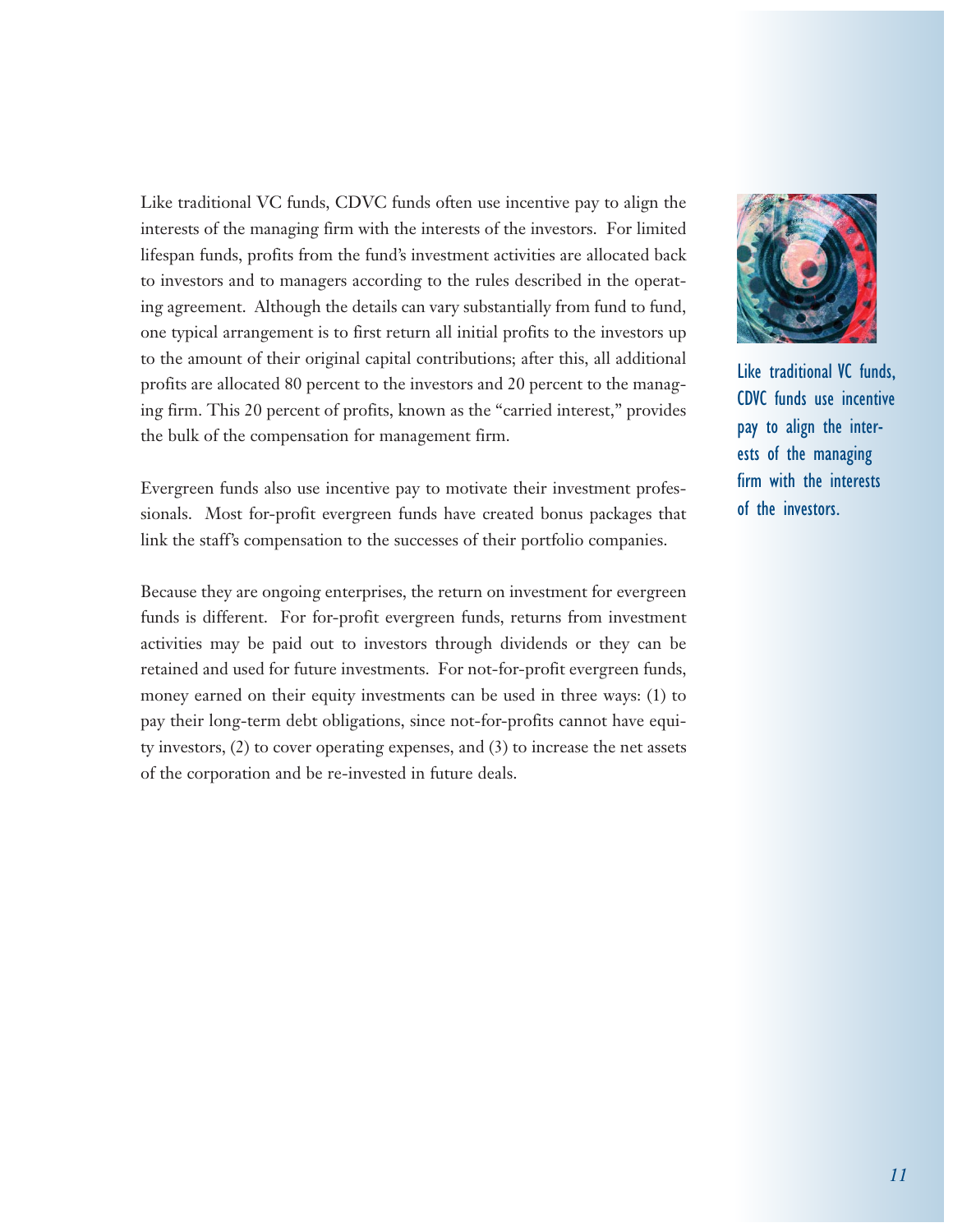#### Investment Committees

Most CDVC funds have investment committees that make investment decisions. Fund staff investigate a prospective portfolio company through a rigorous due diligence process and then make a recommendation to the investment committee. CDVC investment committees range from three to ten members and the average investment committee has about six members. The process brings together the insights and expertise of a variety of people, which helps to ensure the inclusion of as many points of view as possible.



Seven out of ten CDVC fund investment committees have at least one experienced venture capitalist.

# **CDVC Fund Investment Committee Members by Category**



The chart above shows that venture capitalists are the professional category most common to all CDVC fund investment committees. Seventy-one percent of all CDVC funds had at least one venture capitalist on their fund's investment committee. More than a third of CDVC fund investment committees had two or more venture capitalists. Bankers, including investment bankers, were the second most common professional category on CDVC fund investment committees. Sixty-seven percent of investment committees had at least one banker or investment banker. Experienced entrepreneurs are represented on one half of all investment committees. Lawyers, typically with small business lending and investing experience, are on 43 percent of all investment committees.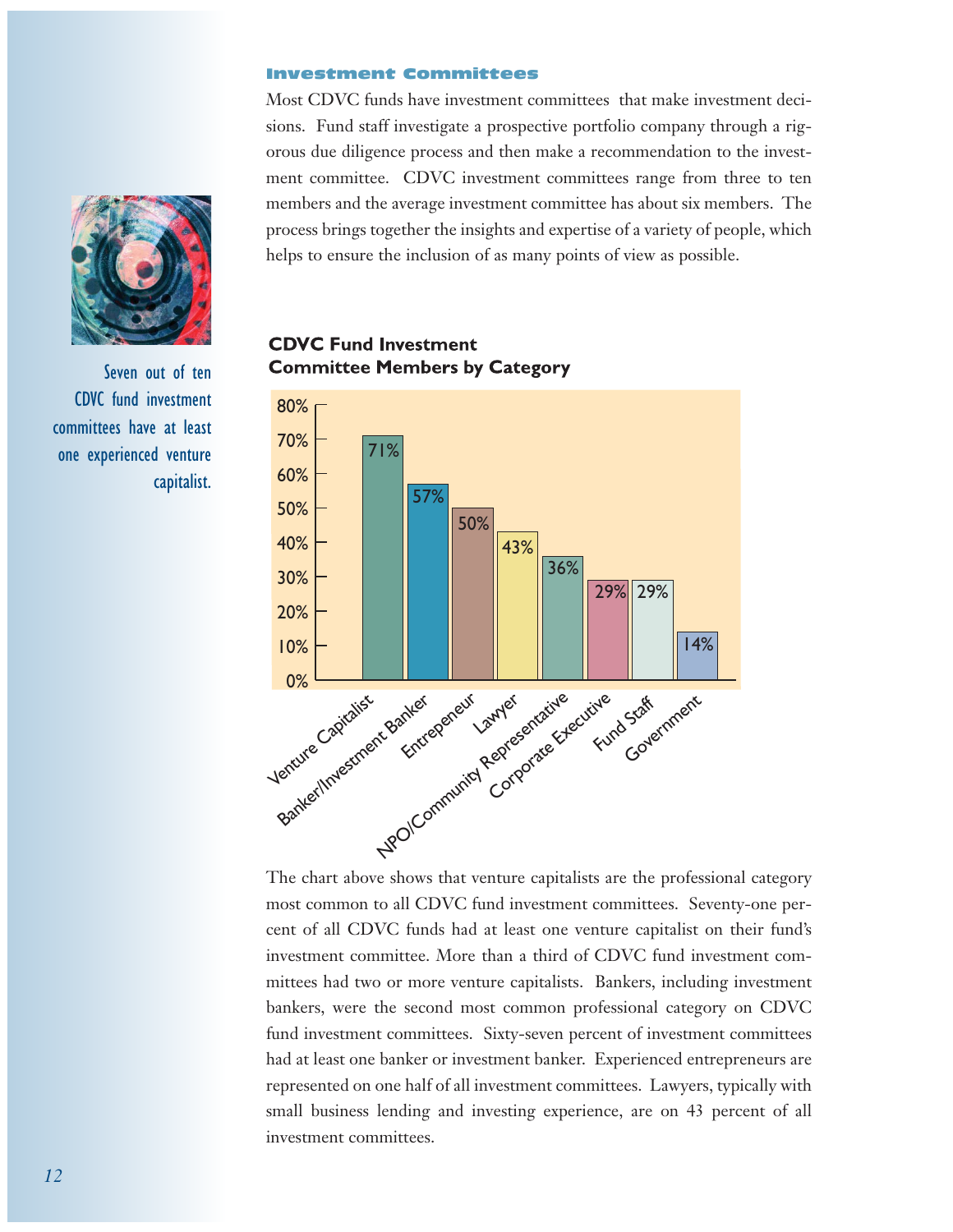

The previous section presented information on the fund investment committees by committee; this section shows information on all persons who make up the pool of persons who participate in CDVC fund investment committees. Venture capitalists make up the largest percentage of persons staffing fund investment committees and account for 21 percent of the pool. Bankers, including invest-

ment bankers, account for an additional 17 percent. Entrepreneurs account for 13 percent of the pool and fund staff account for 12 percent. Community representatives including persons who work with local or regional not-for-profits make up 10 percent of the pool. The remainder of the pool is made up of corporate executives, lawyers, government officials, and others.



One-third of all of the persons on CDVC fund investment committees are either venture capitalists or successful local entrepreneurs, oftentimes with strong ties to the funds' investment areas.

## Portfolio company information

Like their traditional VC counterparts, the companies that receive CDVC investments are high growth businesses that promise good financial returns. But a closer look shows that CDVC investing is concentrated in different sectors than traditional VC. Nearly 4 out of 10 CDVC portfolio companies are in manufacturing and 2 out of 10 are involved in services. Service companies



## **CDVC Portfolio Companies by Sector**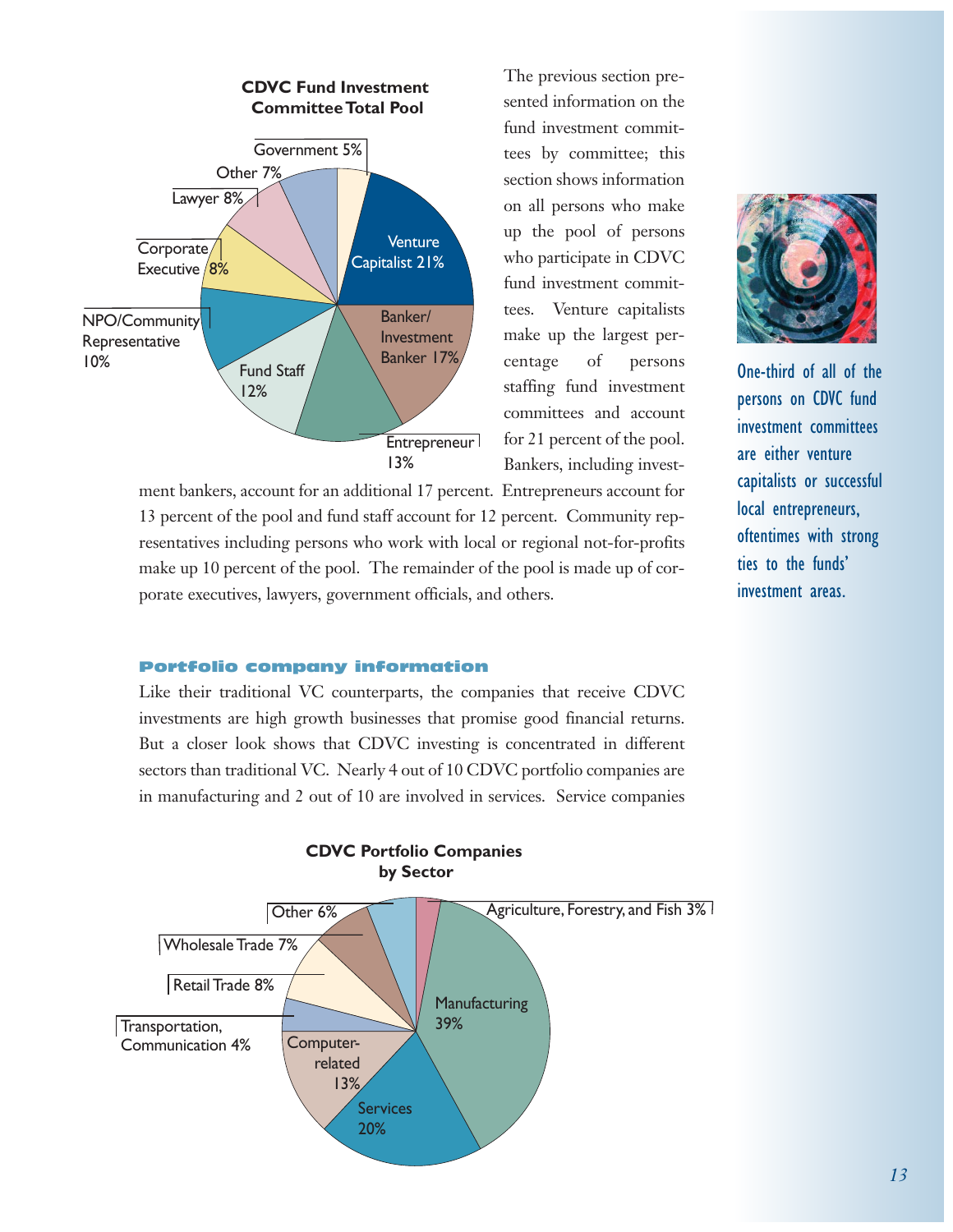range from home health care services to off-site computer repair services. Thirteen percent of CDVC investments are in computer related industries, including Internet service providers (ISPs) and software development.

While computer related businesses are a primary focus of traditional VC funds—accounting for 4 of 10 initial investments in 2002—the computer related businesses in which CDVC funds invest are noticeably different.<sup>4</sup> For example, the ISPs in which CDVC funds invest provide Internet services in inner-city neighborhoods and rural areas. Similarly, the software companies are typically located in small towns in West Virginia or in rural Minnesota, not places traditionally associated with the "new" economy. These CDVC investments help to diversify the local economic base and bring economic opportunities to these distressed regions.

The plurality of CDVC portfolio companies is in the manufacturing sector with a wide range across all sub-sectors. Food-products manufacturing accounts for 13 percent of all manufacturing companies and electronic equipment manufacturers accounts for 11 percent. CDVC funds are partial to investing in manufacturing because it tends to create good entry-level jobs and also offer upward mobility. In addition, the manufacturing sector is generally overlooked by traditional VC funds and struggles to find patient capital.





CDVC funds invest in a wide range of business sectors. The variety helps fund to diversify their risks and to diversify the local economies, which they are working to strengthen.

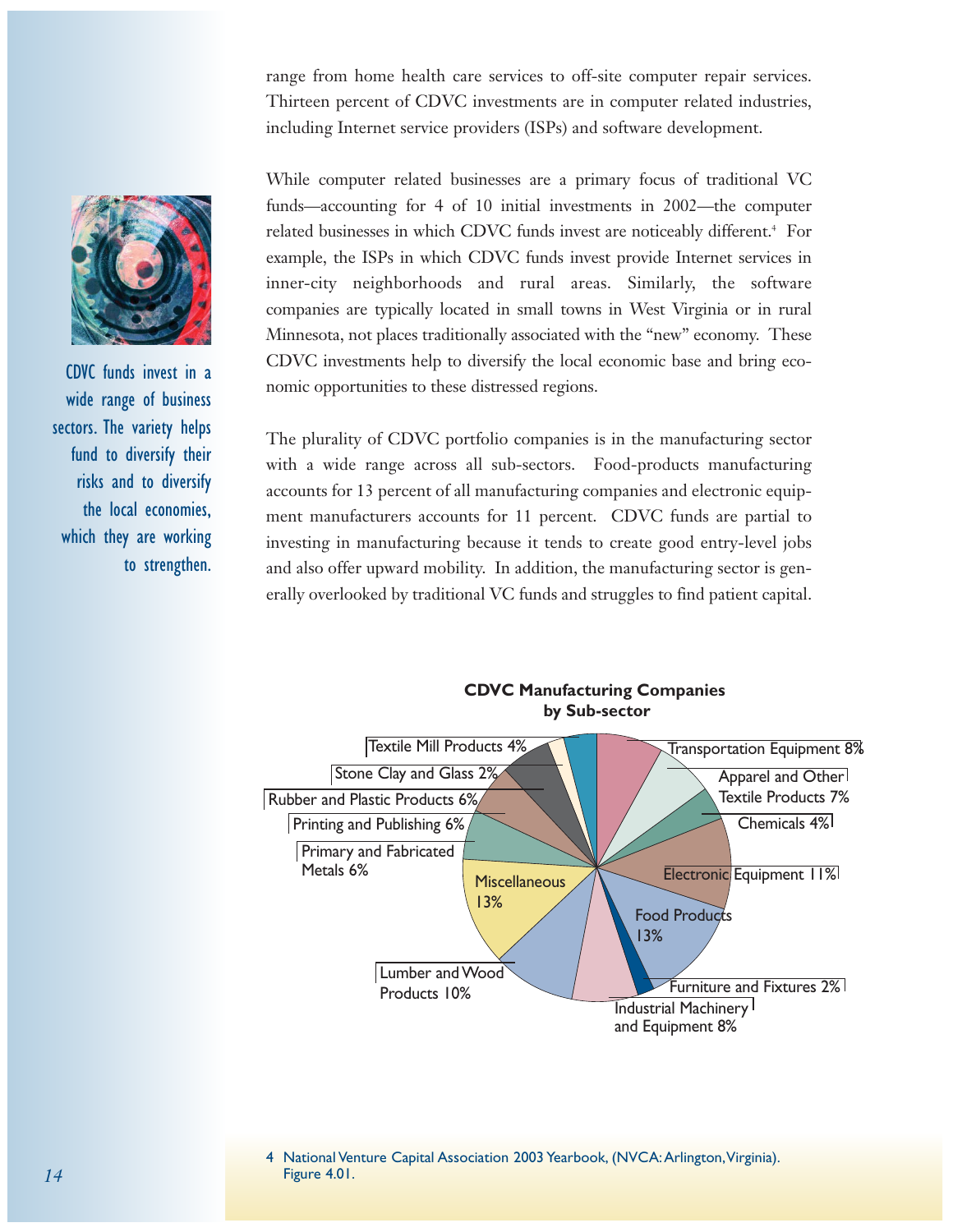## The Venture Capital Investment Cycle

In *The Venture Capital Cycle*, Harvard Business School professors Paul Gompers and Josh Lerner write, "To understand the venture capital industry, one must understand the whole 'venture cycle.'" The venture capital cycle starts with fund raising, proceeds to the "investing in, monitoring of, and adding value to" portfolio companies, and culminates in the harvesting of those investments through "exits".

The cyclical nature of venture capital is especially pronounced for funds organized as limited lifespan funds, but evergreen funds are also strongly shaped by the demands of equity investing. Although evergreen funds frequently make some debt investments that generate current income, the bulk of the financial returns are made by the fund selling its equity interests in the companies in which it invests. There are several ways that the fund can exit from its equity investment—the sale of its equity to a new investor, to employees of the portfolio company as part of an employee stock ownership plan (ESOP), to management as part of a management buyback, or, in a few cases, an initial public offering (IPO), in which the fund sells its equity in a public stock market such as the Nasdaq or the over-the-counter (OTC) market. In the world of community development venture capital, the most common form of exit is the sale of the company to a third party.

Because management fees are charged from the outset and exits typically do not happen until 5 to 7 years after the initial investment, VC funds display a J-shaped return curve. That is, funds show losses in their early years, but profits take off as they begin to exit their investments.



Management fees are incurred from the outset, while returns on investments can take several years; the effect is what VC investment professionals call the J-curve.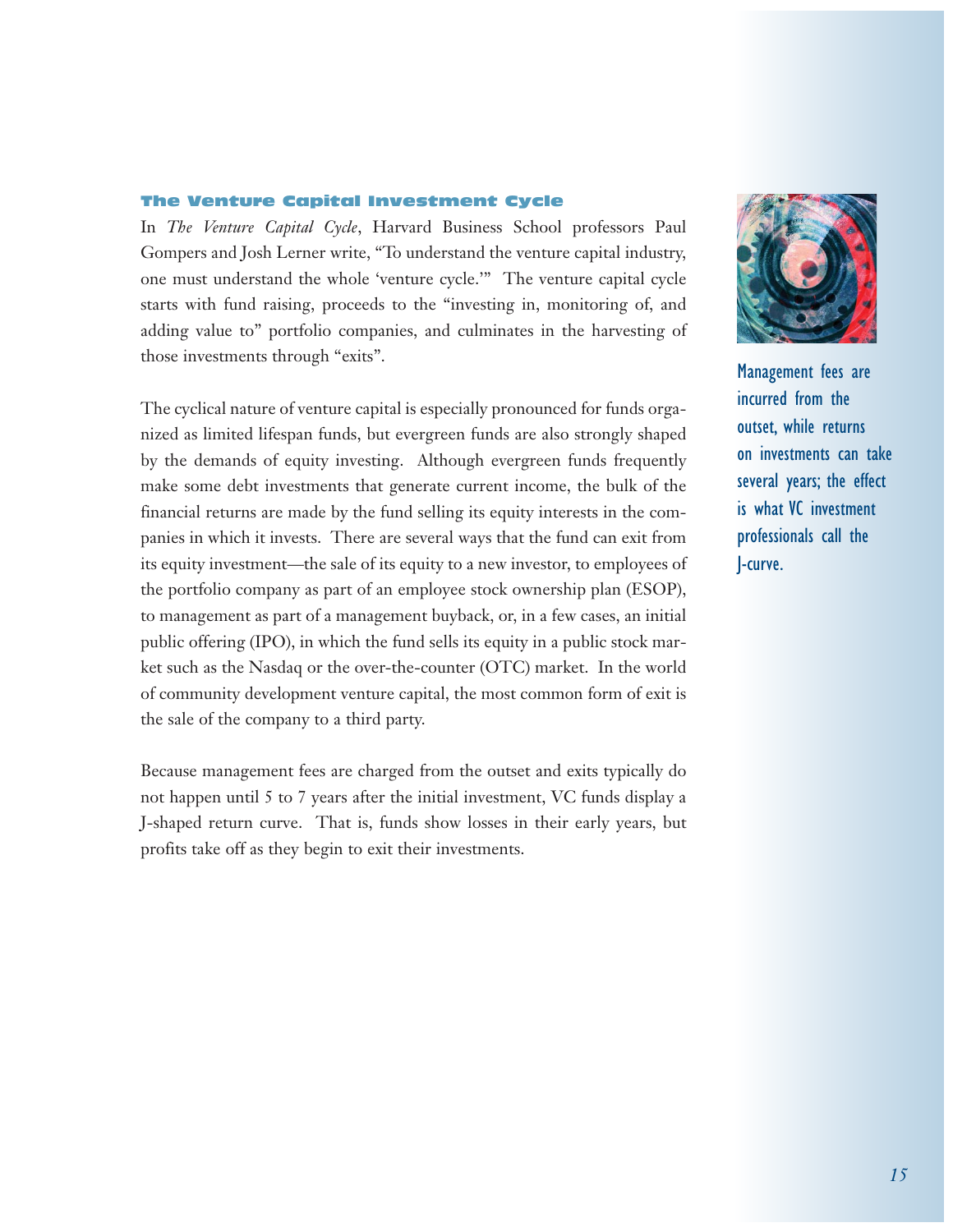

Forty-seven of the 60 active CDVC funds are still in the investment stage of the VC cycle.

The fact that most CDVC funds are still young coupled with the J-curve nature of equity investment returns means that it is still too early to make a definitive assessment of the financial returns to CDVC investing. The table below shows that the vast majority of CDVC funds—47 out of 60—is still in the investment stage and has yet to enter the harvesting stage. What's more, the older CDVC funds with seasoned investments on their books are facing the worst private equity market ever. IPOs have plummeted over the past few years and merger and acquisition activity, the more likely exit for CDVC, is down more than 25 percent from its high in 2000.<sup>5</sup>



**CDVC Funds by Their Year in the Investment Cycle**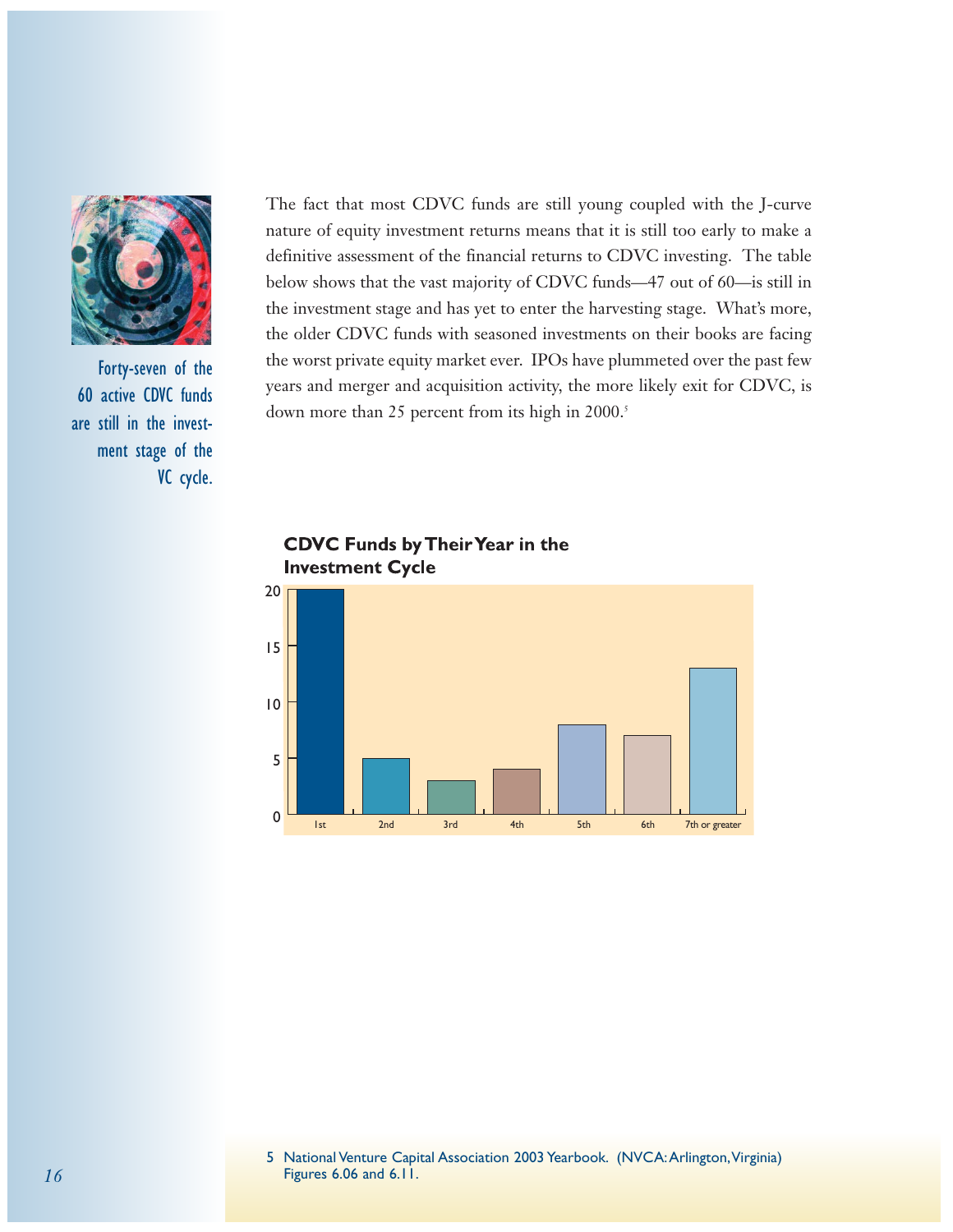**In-depth Analysis o** 

The previous section examined in a broad way the CDVC industry as it stood at the end of 2002. This section provides a more detailed analysis of 27 CDVC funds that participated in CDVCA's 2002 annual survey, which collected information through the end of 2001. This section covers in detail such topics as: sources of capitalization, total dollars invested, average investment sizes, fund management costs, exits, and the social impacts of CDVC funds' activities. When categorized into two peer groups, these 27 funds offer an excellent representative view of the entire industry.

## CDVC Peer Groups

Funds were assigned to one of two peer groups based on their capital under management and their investment focus. Peer Group 1 funds have more than \$5 million of capital under management and focus on equity investing. Equity investing includes common and preferred stock; as well as near-equity investing that focuses on debt with equity participation, such as convertible

| <b>Summary Data for the Two Peer Groups</b>                                               |              |                     |  |
|-------------------------------------------------------------------------------------------|--------------|---------------------|--|
|                                                                                           | Peer group 1 | <b>Peer group 2</b> |  |
| No. of respondents                                                                        | 20           | 7                   |  |
| <b>Total Capital Under Management</b><br>(in millions)                                    | \$226.1      | \$13.6              |  |
| Avg. Fund Size (in millions)                                                              | \$10.8       | \$2.3               |  |
| <b>Median Fund Size (in millions)</b>                                                     | \$10.5       | \$1.9               |  |
| <b>Fund Investment Type</b>                                                               |              |                     |  |
| Equity <sup>1</sup>                                                                       | \$69.5       | \$8.0               |  |
| Debt                                                                                      | \$45.7       | \$2.6               |  |
| <b>Total</b>                                                                              | \$115.2      | \$10.6              |  |
| <b>Corporate Structure</b>                                                                |              |                     |  |
| For-profit                                                                                | 14           | $\overline{2}$      |  |
| Not-for-profit $^2$                                                                       | 6            | 5                   |  |
| <b>Fund Model</b>                                                                         |              |                     |  |
| <b>Limited Lifespan Fund</b>                                                              | 8            | $\bf{0}$            |  |
| <b>Evergreen For profit</b>                                                               | 6            | $\overline{2}$      |  |
| <b>Evergreen Not-for-profit</b>                                                           | 6            | 5                   |  |
| (1) Includes equity, debt with equity participation, and debt with revenue participation. |              |                     |  |

**(1) Includes equity, debt with equity participation, and debt with revenue participation.**

**(2) Includes one quasi-governmental fund in Peer Group 1.**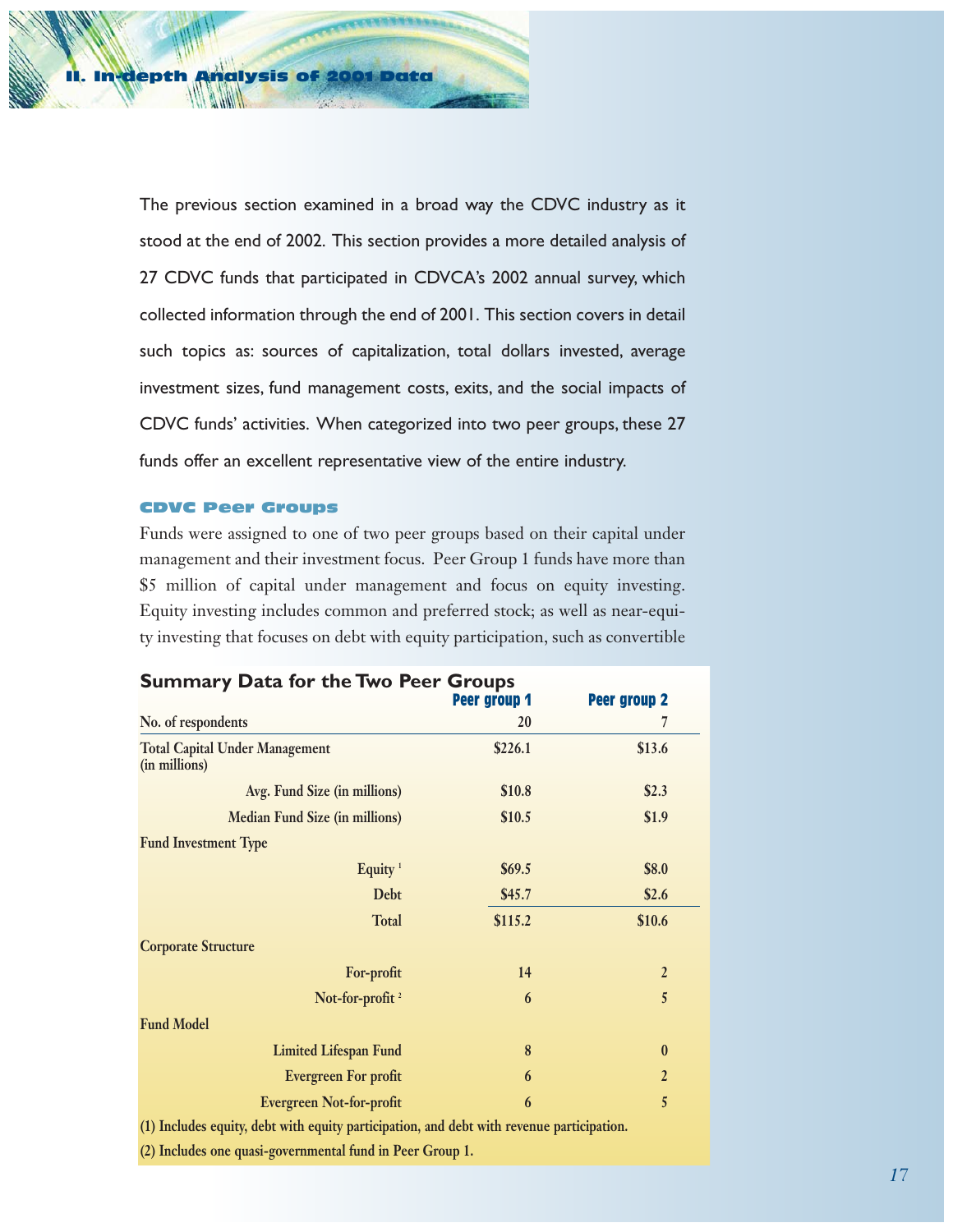debt and debt with warrants. Peer group 2 funds have less than \$5 million in capital under management and their investment activity tends to be debt with revenue participation, which is known as royalty agreements or participation agreements.<sup>6</sup> This section categorizes the 27 respondents to the 2002 survey into two groups in order to facilitate comparisons. Summary data for the two peer groups are presented in the table below.

There are other differences between the two groups. Peer Group 1 funds are more likely to be for-profit, while Peer Group 2 funds are more likely to be not-for-profit. In terms of fund models, 8 of the 20 Peer Group 1 funds are limited lifespan funds, while the remaining 12 are evergreen funds evenly split between for-profit and not-for-profit funds. All 7 of the Peer Group 2 funds are evergreen funds, five not-for-profit and 2 for-profit.

Comparison between Peer Group 1 and Peer Group 2 funds of average investment per company shows that Peer Group 1 investments are larger than average per company investments for Peer Group 2. Over the past two years Peer Group 1 investments have been about \$350,000 per company, while for Peer Group 2 average investments are about \$180,000 per company.









Peer Group I funds have more than \$5 million of capital under management and focus on equity investing. Peer group 2 funds have less than \$5 million in capital under management and their investment activity tends to be debt with revenue participation.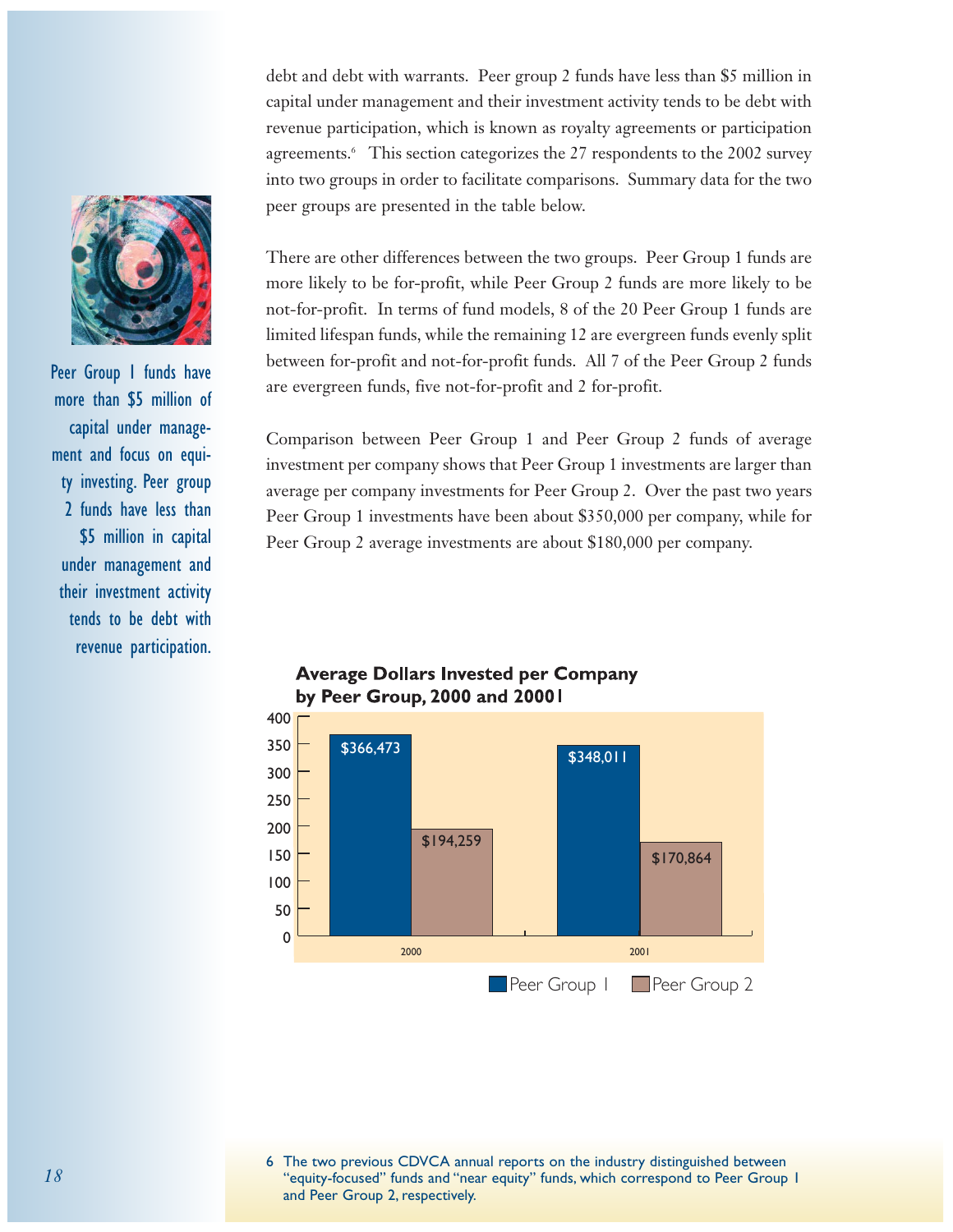#### CAPITALIZATION: Peer Group 1

Peer Group 1 funds managed a total of \$221.3 million in capital, \$176.8 million in the form of equity and equity grants and \$44.5 million in the form of debt. Banks were the single largest provider of capital and accounted for 31 percent of all equity and debt invested into Peer Group 1 CDVC funds. Federal and state governments were the second largest provider of capital to Peer Group 1 funds and accounted for 21 percent of all capital. The remaining 47 percent of total capital was nearly evenly distributed among founda-



tions (16 percent), corporations (15 percent), and other investors (16 percent), which included fund parents, individuals, and others.

Eighty percent of all of Peer Group 1's capital contributions came in the form of equity and equity grants investments; 20 percent came in the form of debt. The large percentage of equity reflects Peer Group 1's investment focus, which is common, preferred, and convertible preferred stocks—

instruments that generally do not generate current income that could be used to pay interest on borrowed capital.



Peer Group1 funds managed a total of \$221.3 million in capital.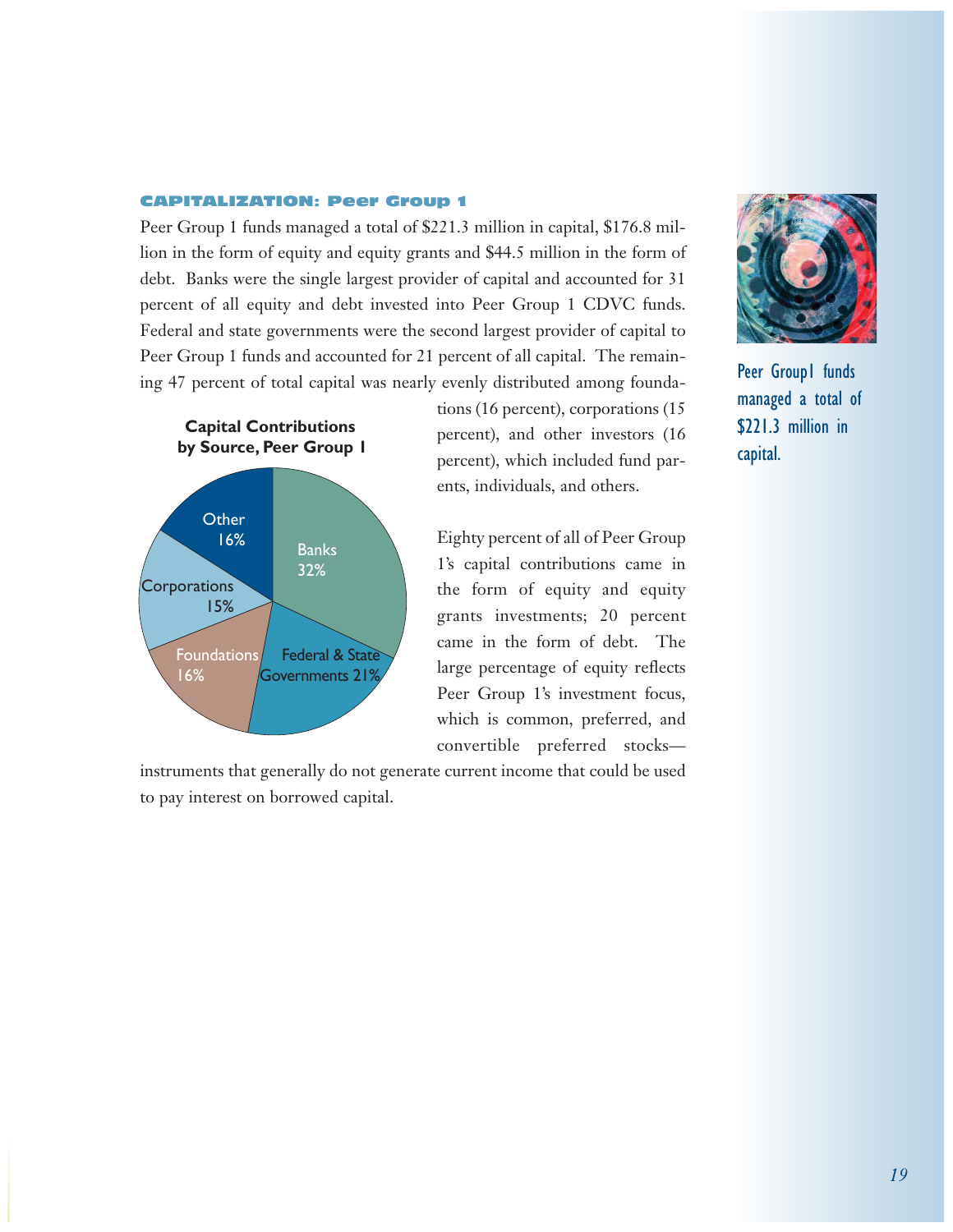

Banks accounted for 36 percent of all equity capital, the single largest equity provider.



Looking more specifically at where equity contributions come from shows that banks are larger contributors of equity capital than they are of debt to Peer Group 1 funds. Banks accounted for 36 percent of all equity capital, the single largest equity provider. Federal and state governments were the next largest contributor of equity capital and accounted for 19 percent of the total equity. The Department of Treasury's Community Development Financial Institutions Fund (CDFI Fund) is the primary federal agency that capitalizes CDVC funds.

Foundations were the single largest provider of debt capital for Peer Group 1 CDVC funds, and accounted for 35 percent of all debt. Federal and state governments were the next largest source of debt and accounted for another 30 percent. The amount of federal debt dollars is likely to be higher in 2003 thanks to the Small Business Administration's certification of the New

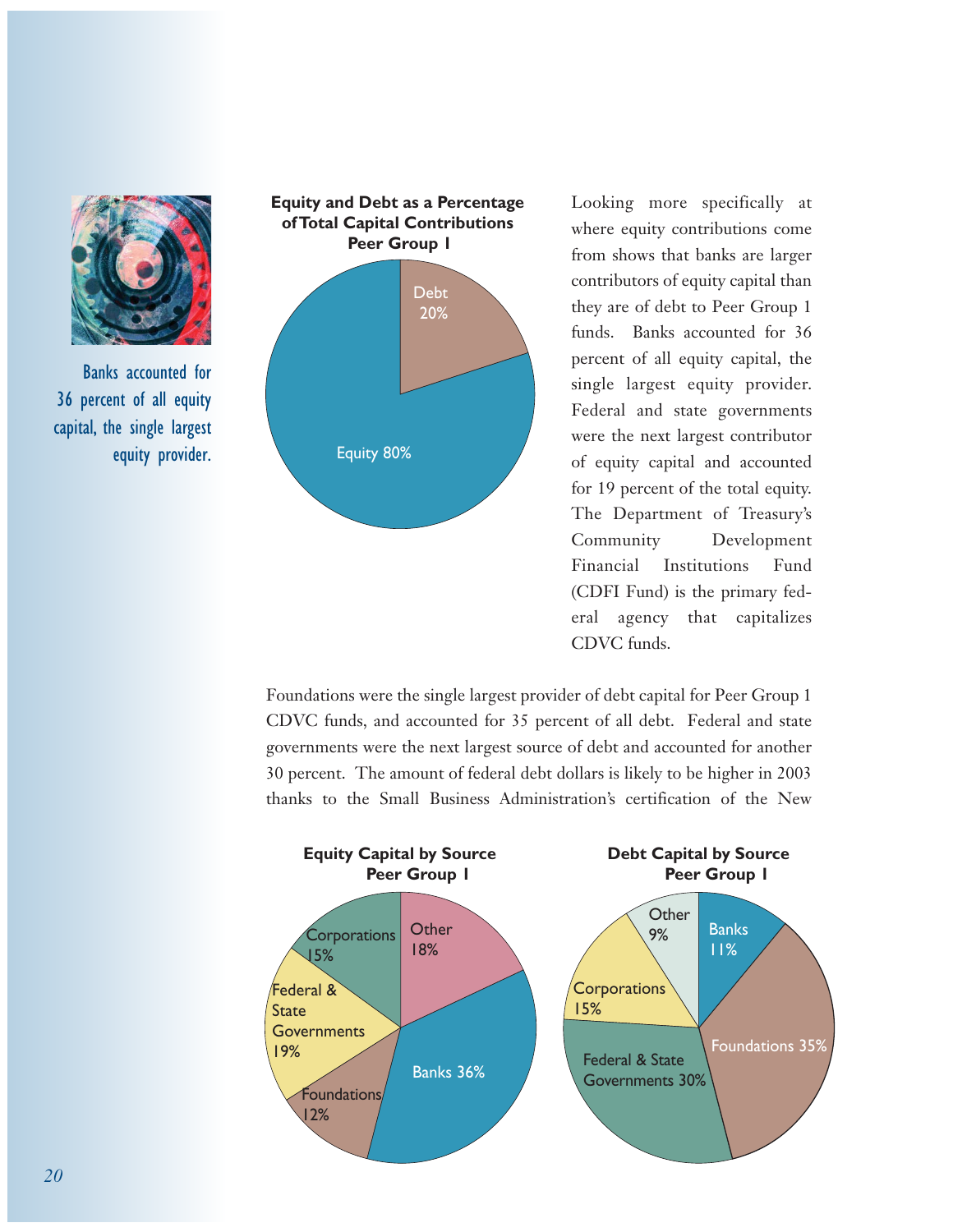Markets Venture Capital (NMVC) companies. The SBA will guarantee debentures, the proceeds of which are used to match on a roughly dollar-fordollar basis, the private capital raised by the NMVC companies.

### Capitalization: Peer Group 2

The seven Peer Group 2 CDVC funds were capitalized with a total of \$17.6 million, \$11.6 million in the form of equity, including equity grants for the not-for-profits, and \$6.0 million in the form of debt. Foundations were the largest provider of capital to funds in Peer Group 2, and accounted for 31 percent of the total capital contributions. Banks were the next largest capital provider and accounted for 24 percent of the total. Federal and state governments contributed 17 percent of the total capital and corporations accounted for 10 percent. The remaining 18 percent came from other sources including individuals, parent organizations, and other sources not elsewhere categorized.

Two-thirds of the total capital contributions to the Peer Group 2 CDVC funds came in the form of equity, which includes grants in the case of not-forprofits. Long-term debt, which is borrowed by the fund and then invested into portfolio companies, accounted for 34 percent of total capital.



Foundations were the largest provider of capital to funds in Peer Group 2, and accounted for 31 percent of the total capital contributions.



**Capital Contributions by Source Peer Group 2**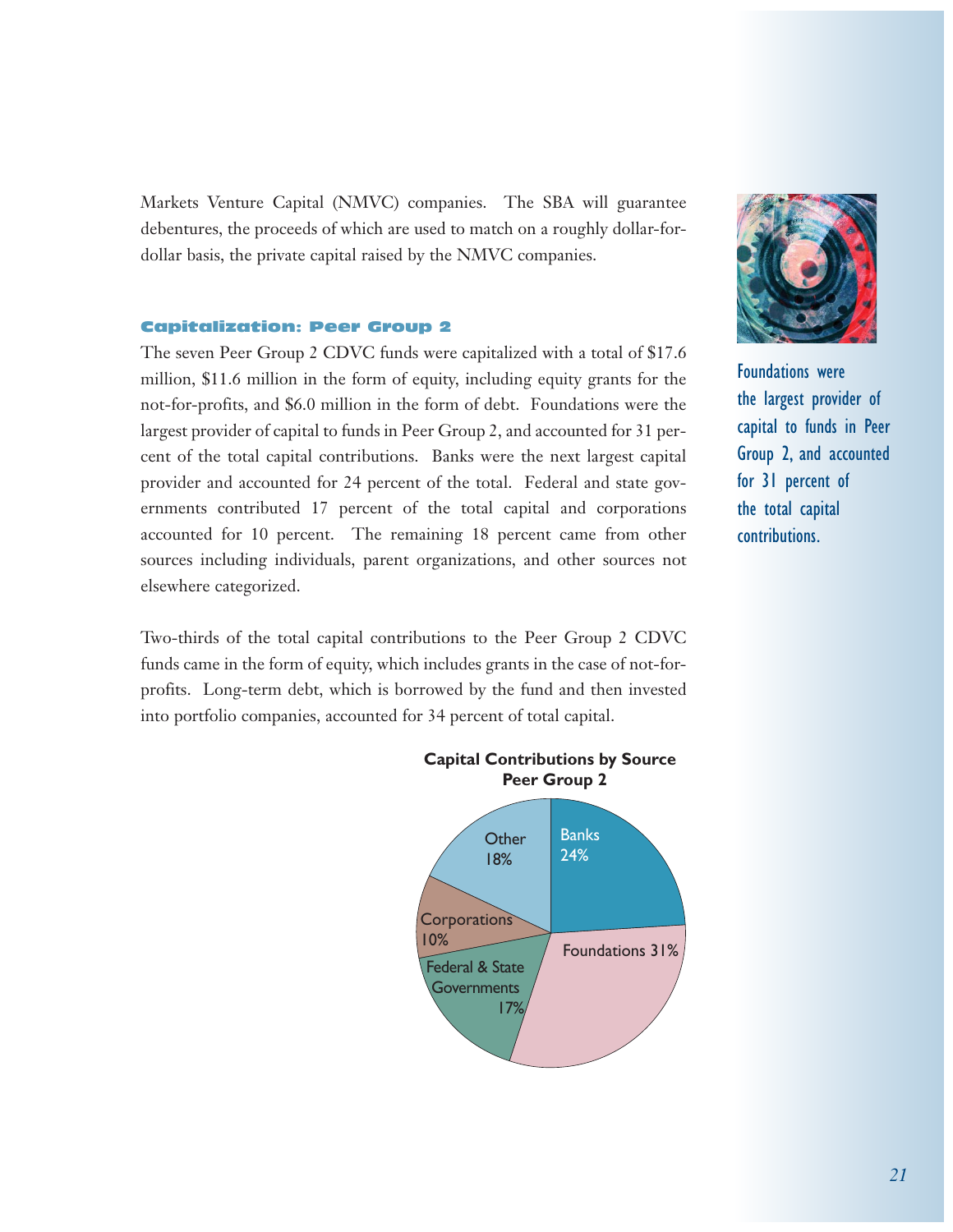

Banks were the second largest capital provider to Peer Group 2 funds and accounted for 24 percent of the total



The \$11.6 million of equity capital invested into the seven Peer Group 2 funds came from the following sources: 25 percent came from federal and state governments, 19 percent came from banks, 16 percent from corporations, and 14 percent from foundations. Other sources provided the remaining 26 percent of the equity.

Banks and foundations were the two largest sources for debt capital for the seven Peer Group 2 CDVC funds. Foundations provided 65 percent of the debt capital and banks provided an additional 33 percent. The remaining 2 percent came from other sources.

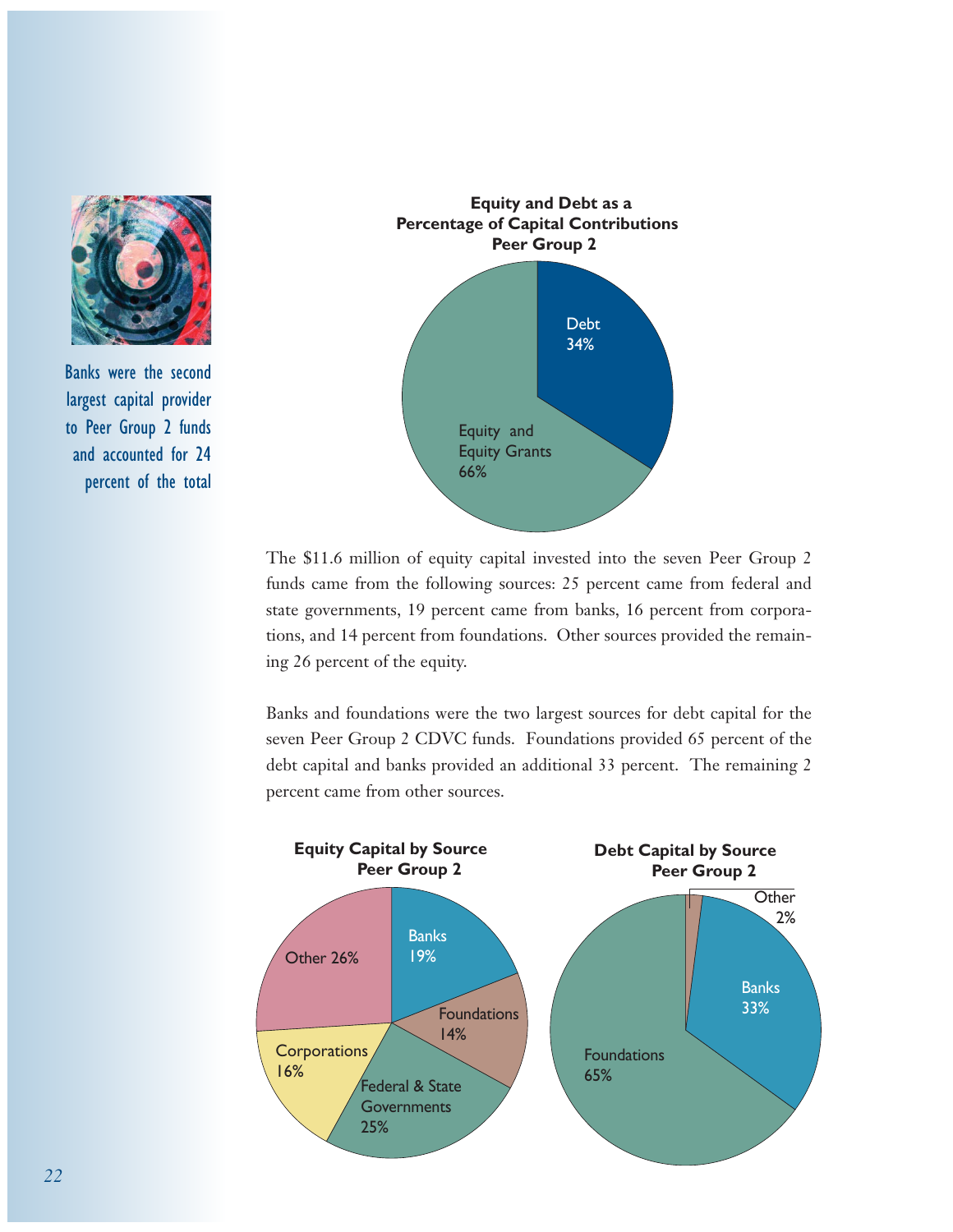#### FINANCING ACTIVITIES TO 2001: Peer Group 1

At the end of 2001, the 20 Peer Group 1 CDVC funds had \$115.2 million of investments outstanding in 331 portfolio companies. Equity investments accounted for \$69.5 million of that total and debt accounted for \$47.7 million, a portion of which was lent to companies in which the fund also had an equity investment. The average equity investment round was \$321,791, while the average loan outstanding was \$240,446. The average total investment per company was \$348,011.

|                                       | <b>Invested</b> | #<br><b>Rounds</b> | <b>Average</b><br><b>Investment</b><br>per Round |
|---------------------------------------|-----------------|--------------------|--------------------------------------------------|
| <b>Equity</b>                         | \$69,506,960    | 216                | \$321,791                                        |
| <b>Debt</b>                           | \$45,684,676    | 190                | \$240,446                                        |
| Sum                                   | \$115,191,637   |                    |                                                  |
| <b>Total # of Companies</b>           |                 |                    | 331                                              |
| <b>Average Investment per Company</b> |                 |                    | \$348,011                                        |

## **Investment Activity Outstanding at end of 2001**

Peer Group 1 funds invested a total of \$33.0 million during 2001, \$23.4 million in the form of equity and \$9.6 million in debt. The 20 funds participated in 101 rounds of equity funding, averaging about five investments per year. The average round of equity investments completed during 2001 was \$232,013 per round. The funds made 76 loans over this period, averaging \$125,482 each.

| <b>Investment Activity During 2001</b> |                 |                    | <b>Average</b>                 |
|----------------------------------------|-----------------|--------------------|--------------------------------|
|                                        | <b>Invested</b> | #<br><b>Rounds</b> | <b>Investment</b><br>per Round |
| <b>Equity</b>                          | \$23,433,354    | <b>101</b>         | \$232,013                      |
| Debt                                   | \$9,536,623     | 76                 | \$125,482                      |



At the end of 2001, the 20 Peer Group 1 CDVC funds had \$115.2 million of investments outstanding in 331 portfolio companies.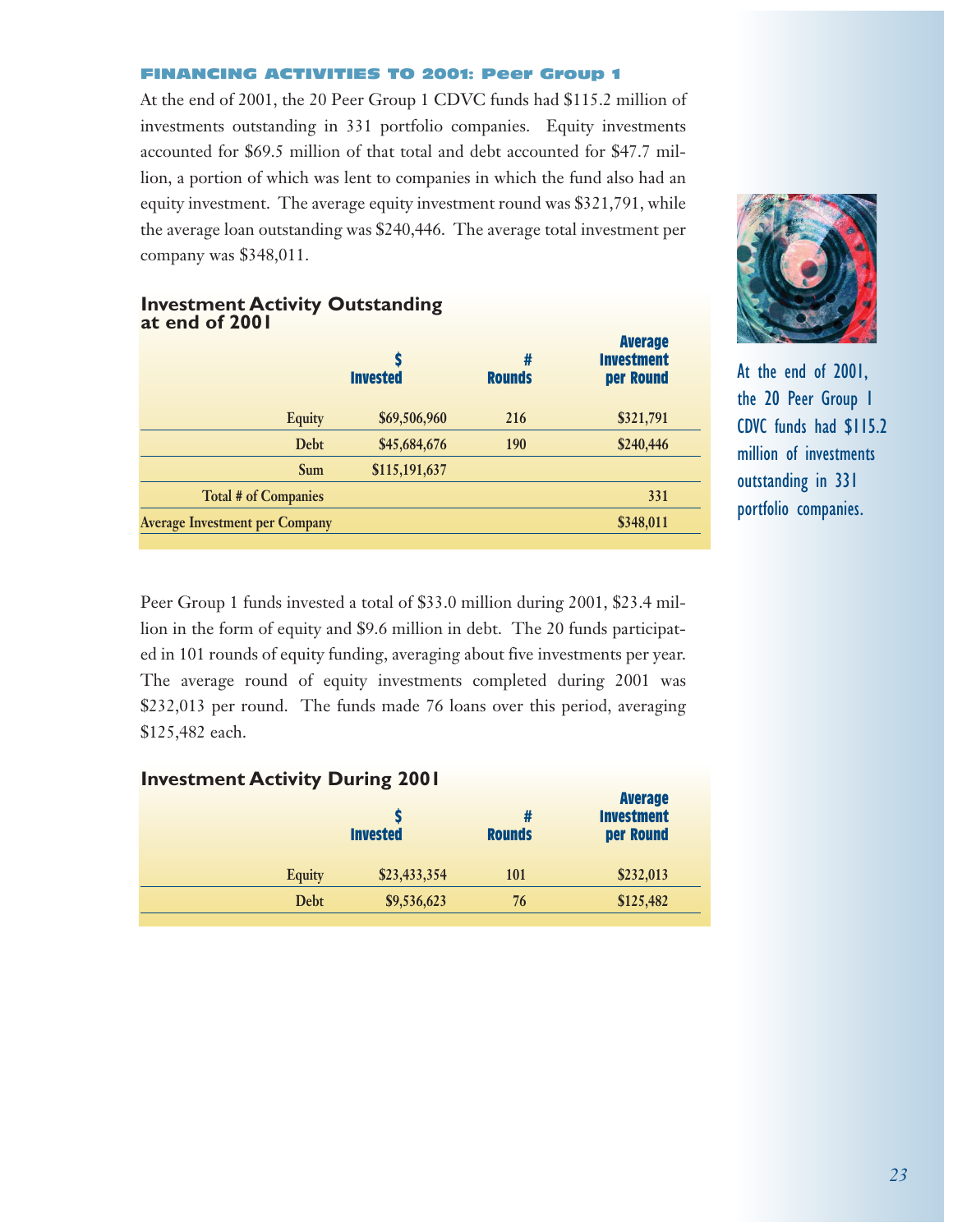Peer Group 1 funds' total dollars invested per year dropped slightly from \$36.6 million in 2000 to \$32.9 million in 2001. Equity investments, however, rose from \$22.1 million in 2000 to \$23.4 million in 2001. Despite the slight dip from 2000 to 2001, total dollars invested in 2001 were still 76 percent higher in 2001 than in 1999. By comparison, traditional VC investments in 2001 were 25 percent below their 1999 level.7



**Investment Activities During the Year by Type** Peer Group 1, 1999 to 2001 (in millions)

Peer Group 1 CDVC funds' average per round investment varied over the three-year period 1999 to 2001. In 1999, the average equity investment per round was \$194,710; this number rose in 2000 to \$279,469, and then dropped slightly to \$232,474 in 2001. Average loan size displayed a similar pattern, rising substantially from 1999 to 2000, and then falling slightly from 2000 to 2001. With only three years of data it is too early to say definitively whether average investments per round are on the rise. On the one hand, the data for 2000 and 2001 are both above the 1999 figures and anecdotal information from fund managers suggest an interest in doing larger deals. On the other hand, company valuations have dropped from the frothy days of the late 1990s, which means that VC investors now get the same ownership stake in the company with a substantially smaller investment.





For Peer Group 1 funds, equity investments rose from \$22.1 million in 2000 to \$23.4 million in 2001.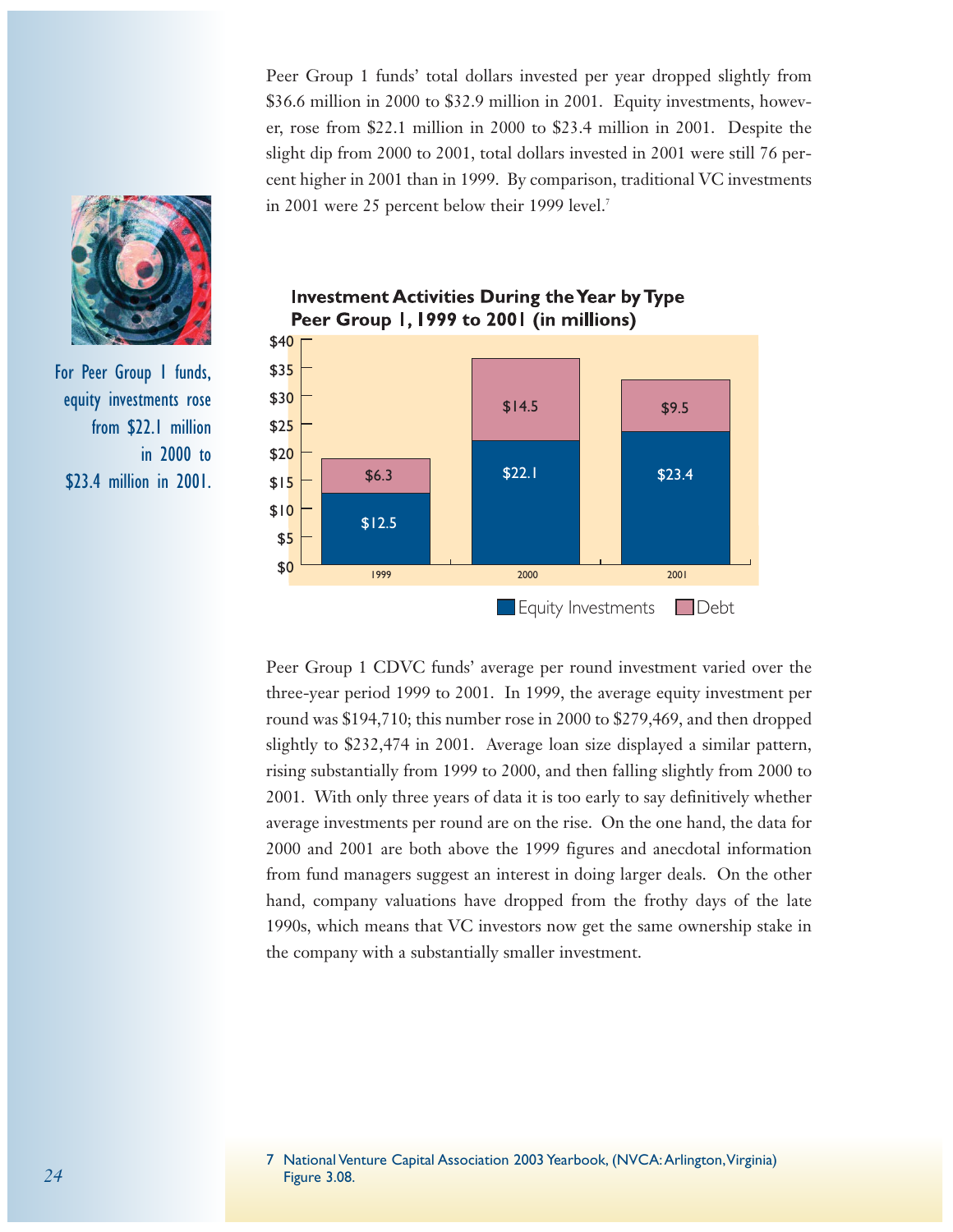## Financing Activities to 2001: Peer Group 2

At the end of 2001, the seven Peer Group 2 CDVC funds had \$10.5 million in investments outstanding, \$7.9 million in the form of equity and \$2.6 million in the form of debt. As noted above, virtually all of Peer Group 2's equity investments were in the form of near-equity with a strong weighting toward debt with revenue participation. The average equity investment per round for equity rounds was \$221,837 and the average debt investment was \$86,267. The average investment per company at the end of 2001 was \$160,215.



At the end of 2001, the seven Peer Group 2 CDVC funds had \$10.5 million in investments outstanding, \$7.9 million in the form of equity.

## **Investment Activity Outstanding at end of 2001**

|                                       | S<br><b>Invested</b> | #<br><b>Rounds</b> | <b>Average</b><br><b>Investment</b><br>per Round |
|---------------------------------------|----------------------|--------------------|--------------------------------------------------|
| <b>Equity</b>                         | \$7,986,147          | 36                 | \$221,837                                        |
| Debt                                  | \$2,588,017          | 30                 | \$86,267                                         |
| <b>Sum</b>                            | \$10,574,164         |                    |                                                  |
| <b>Total # of Companies</b>           |                      |                    | 66                                               |
| <b>Average Investment per Company</b> |                      |                    | \$160,215                                        |

Peer Group 2 funds invested \$1.4 million during 2001, \$515,450 in the form of equity and \$861,109 in the form of debt. The average equity investment by these funds was \$128,863 and the average debt investment was \$86,111.

## **Investment Activity During 2001**

|               | <b>Invested</b> | <b>Rounds</b> | <b>Average</b><br><b>Investment</b><br>per Round |
|---------------|-----------------|---------------|--------------------------------------------------|
| <b>Equity</b> | \$515,450       | 4             | \$128,863                                        |
| Debt          | \$861,109       | 10            | \$86,111                                         |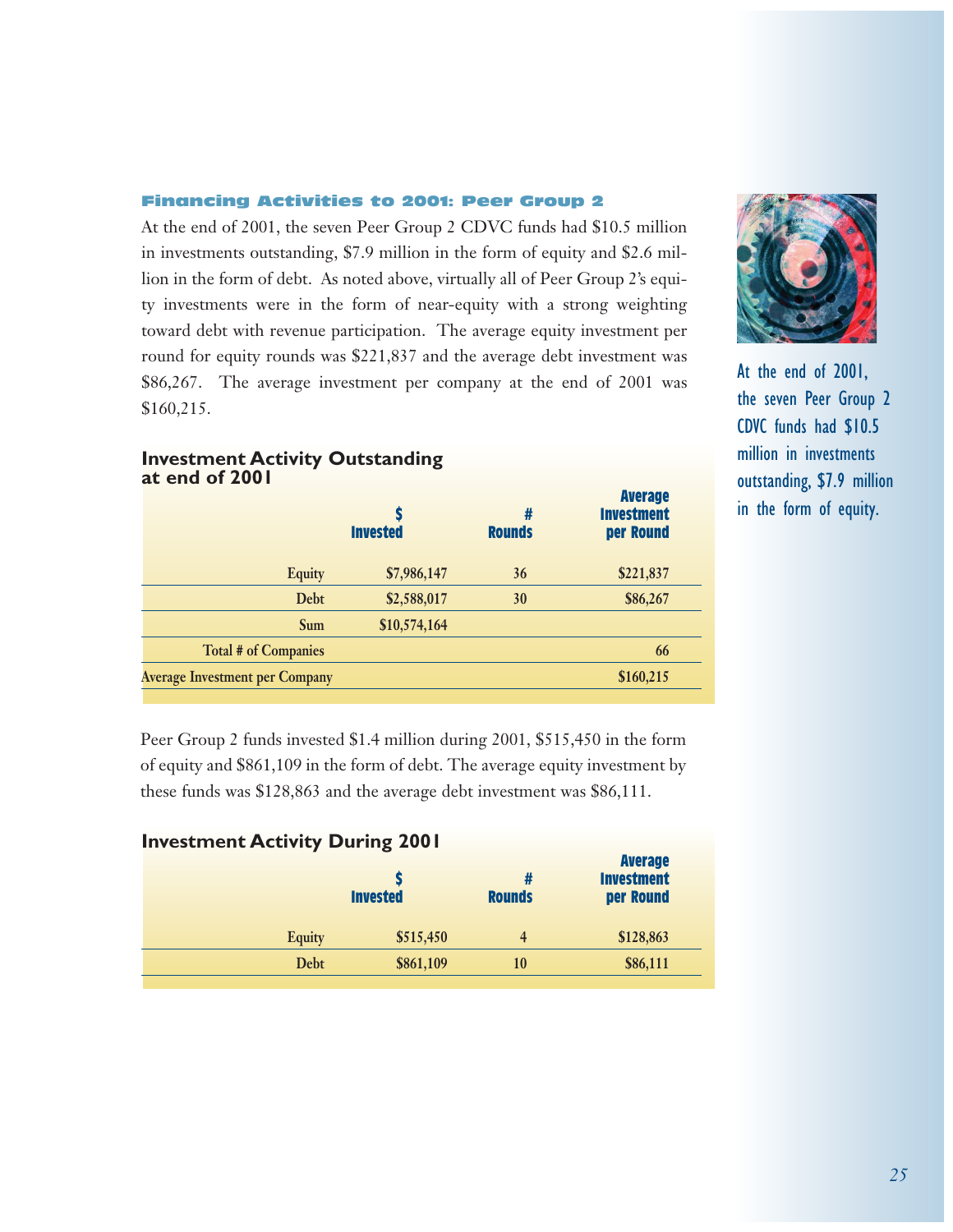

Average equity investment size for Peer Group 2 funds has fluctuated over the three-year period 1999 to 2001.

Peer Group 2 funds show a similar trend in investments over the three-year period 1999 to 2001 as Peer Group 1 funds. Total investments per year were \$2.4 million in 1999, rose to \$4.7 million in 2000, and dropped in 2001 to \$2.9 million. Looking specifically at their equity investments, Peer Group 2 funds' investments in 1999 were \$1.9 million, more than doubled to \$4.0 million in 2000, and then fell to \$1.8 million in 2001.



**Investment Activity by Type by Year** Peer Group 2 Funds, 1999 to 2001 (in millions)

The size of the average equity investment per round fluctuated over the three-year period. In 2001 the average equity investment per round for Peer Group 2 funds was \$98,213, while in 2000 the average investment per round was \$365,261, and in 1999 it was \$215,259. The dramatic variation is due to the two new funds making only small investments in their first years of operation, and the fact that one fund made two unusually large investments in 2000.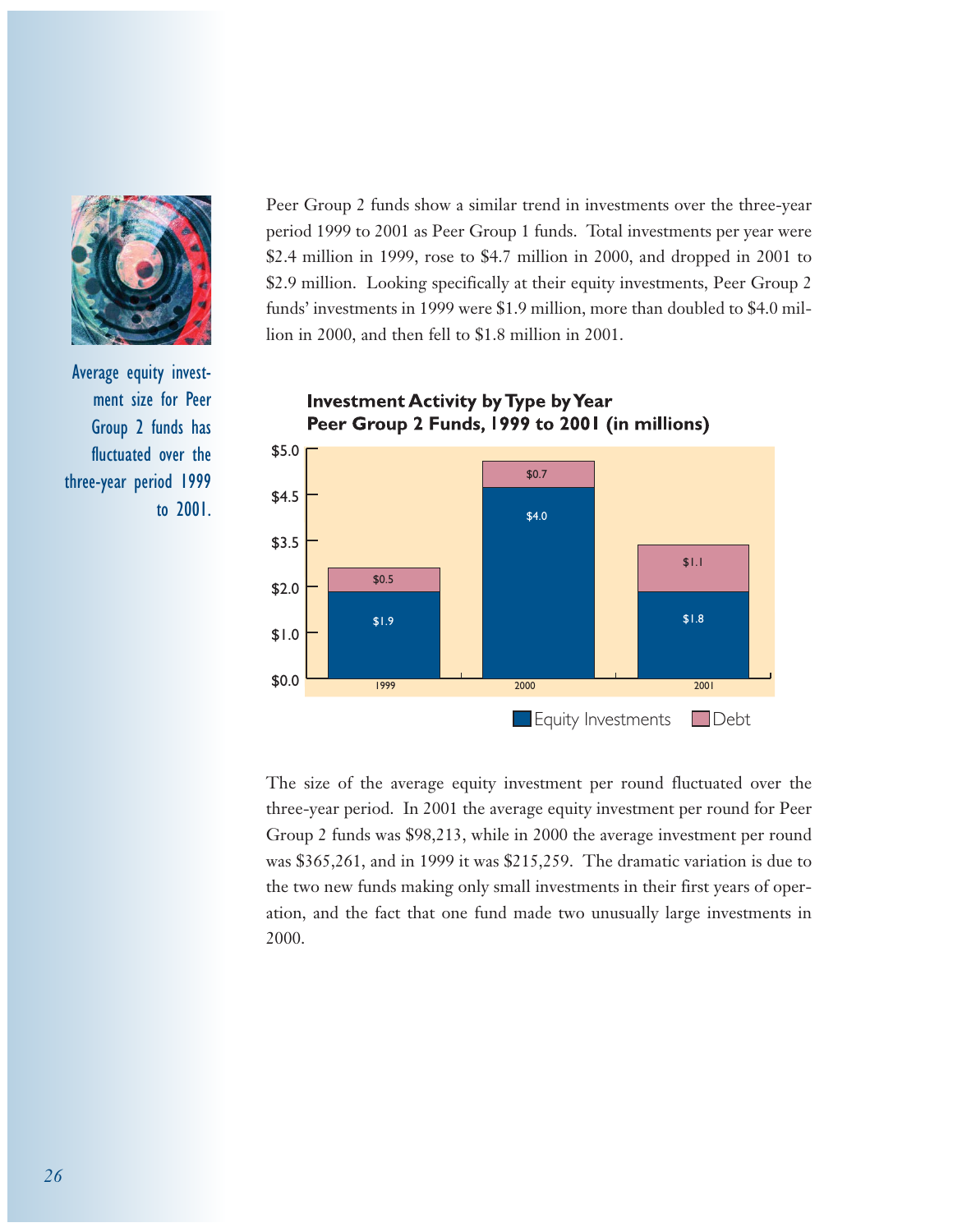# **Average Investment Per Round by Type Peer Group 2, 1999 to 2001**



## INTERNAL OPERATIONS: REVENUES AND EXPENSES

The first section of this report describes two different models of venture capital funds: limited lifespan funds and evergreen funds. The difference between these two models is significant when describing both the costs associated with operating the fund and the revenues that are generated to cover those costs.

Depending on the fund's model, CDVC funds cover their cost of operations either through a management fee paid by the fund to the managing firm in the case of limited lifespan funds; or, in the cases of a single corporate entity, such as a C-corporation or a not-for-profit, through direct use of the fund's capital, current income generated from the fund's investment activities and interest earned on idle funds. In addition, not-for-profit funds and hybrid funds can use grants to help cover the costs associated with providing extensive technical assistance to the small businesses in their portfolio.

Of the twenty Peer Group 1 CDVC funds in the survey, eight were limited lifespan funds and twelve were evergreen funds (six for-profit and six not-forprofit). All seven of the Peer Group 2 funds were organized as evergreen funds. The following sections summarize the operating income and expenses for each of the two Peer Groups for the applicable models.



CDVC funds cover their operating costs either through a management fee paid by the fund to the managing firm in the case of limited lifespan funds; or, in the cases of a single corporate entity, through current income earned on investment activities and interest earned on idle funds.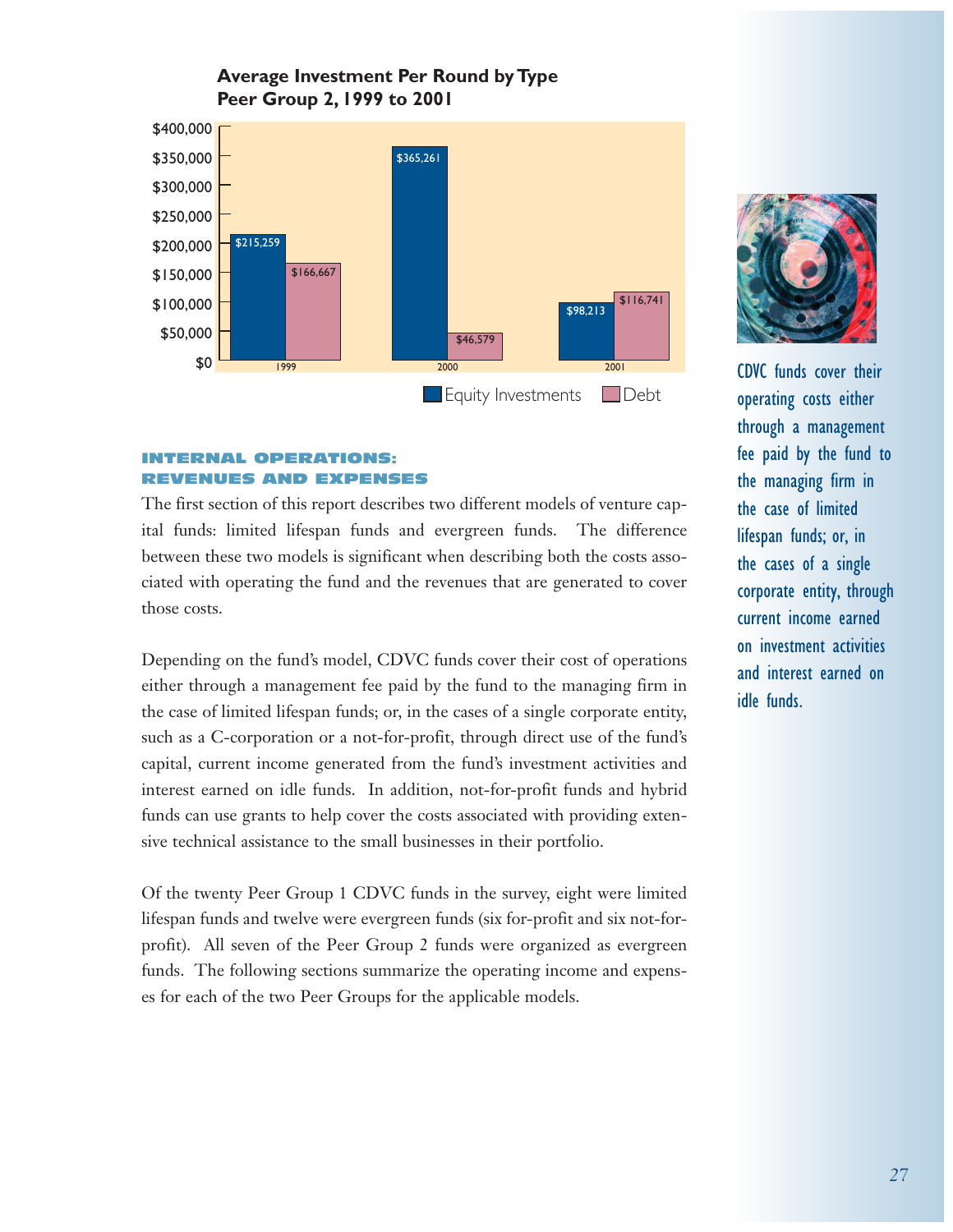## Peer Group 1—Revenues and Expenses for Limited Lifespan Funds

The seven limited lifespan CDVC funds paid a management fee of between 2.0 and 3.25 percent of committed capital to their managing firms. Fund management fees covered between 13 and 100 percent of the firm's total operating costs, however, the wide range reflects the variety of funding strategies and organizational structures rather than actual differences in the efficiency of one managing firm over another.

CDVC organizations provide extensive one-on-one technical assistance to their portfolio companies, as well as companies in which they consider making investments. However, some organizations also provide additional business advisory services over and above the responsibilities associated with managing the fund's investment portfolio. These responsibilities can include sponsoring workshops and training programs, organizing business roundtables, and other programs designed to promote, in a general way, the growth of local companies and local entrepreneurial capacity. While most organizations provide these services through the parent or a separate subsidiary under the parent some have chosen to include these activities in the managing firm's responsibilities, with a commensurate increase in the managing firm's staff, revenues, and expenses. In the exhibits that follow, firms that provide business advisory services within the managing firm are excluded from the revenue and expense summaries in order to provide an apples-to-apples comparison.

Management fees are by far the largest source of income for CDVC management firms and accounted for 84 percent of all operating income. Donated revenues accounted for another 11 percent of operating income, while contract and consulting fees charged to portfolio companies accounted for the remaining 5 percent.





The seven limited lifespan CDVC funds paid a management fee of between 2.0 and 3.25 percent of committed capital to their managing firms.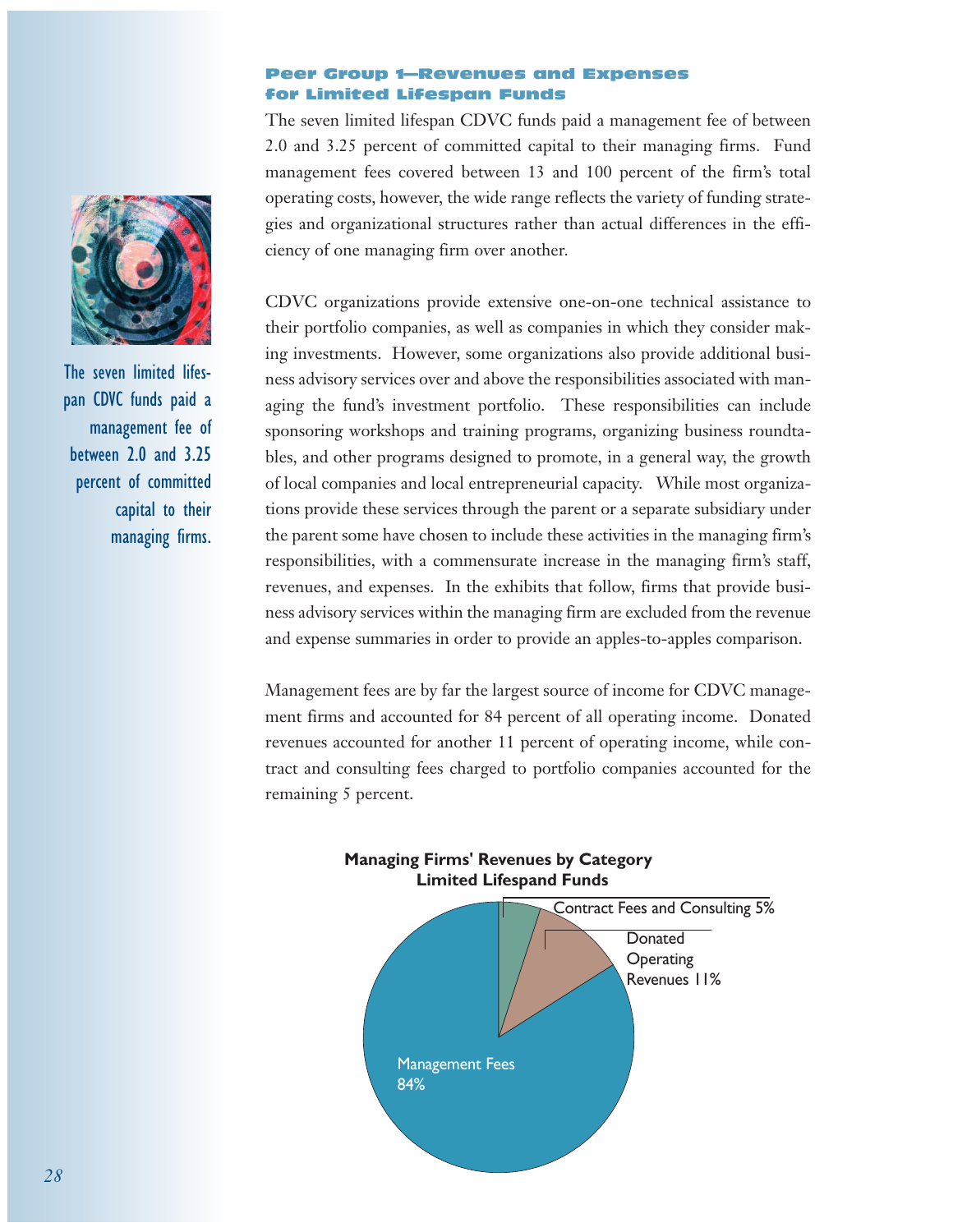

Managing firms' expenses can be allocated to three categories: salaries and benefits, which accounted for 60 percent of total operating expenses; contract labor, including the firm's accounting and legal service needs, which accounted for 9 percent of operating expenses; and other operating costs, such as overhead, which accounted for 31 percent of total operating costs.



On an unweighted basis, management fees alone covered an average of 72 percent of each firms' total operating expenses and 100 percent or more of each firm's labor costs for all firms but one.

As described above, the firm's primary revenue source is the management fee paid by the fund; it is also the fund's primary expense. Management fees accounted for 92 percent of the fund's expenses; the remaining 8 percent of operating costs incurred by the funds were for various legal and accounting costs and other incidental costs such as bank fees.



On an unweighted basis, management fees alone covered an average of 72 percent of each firms' total operating expenses and 100 percent or more of each firm's labor costs for all firms but one.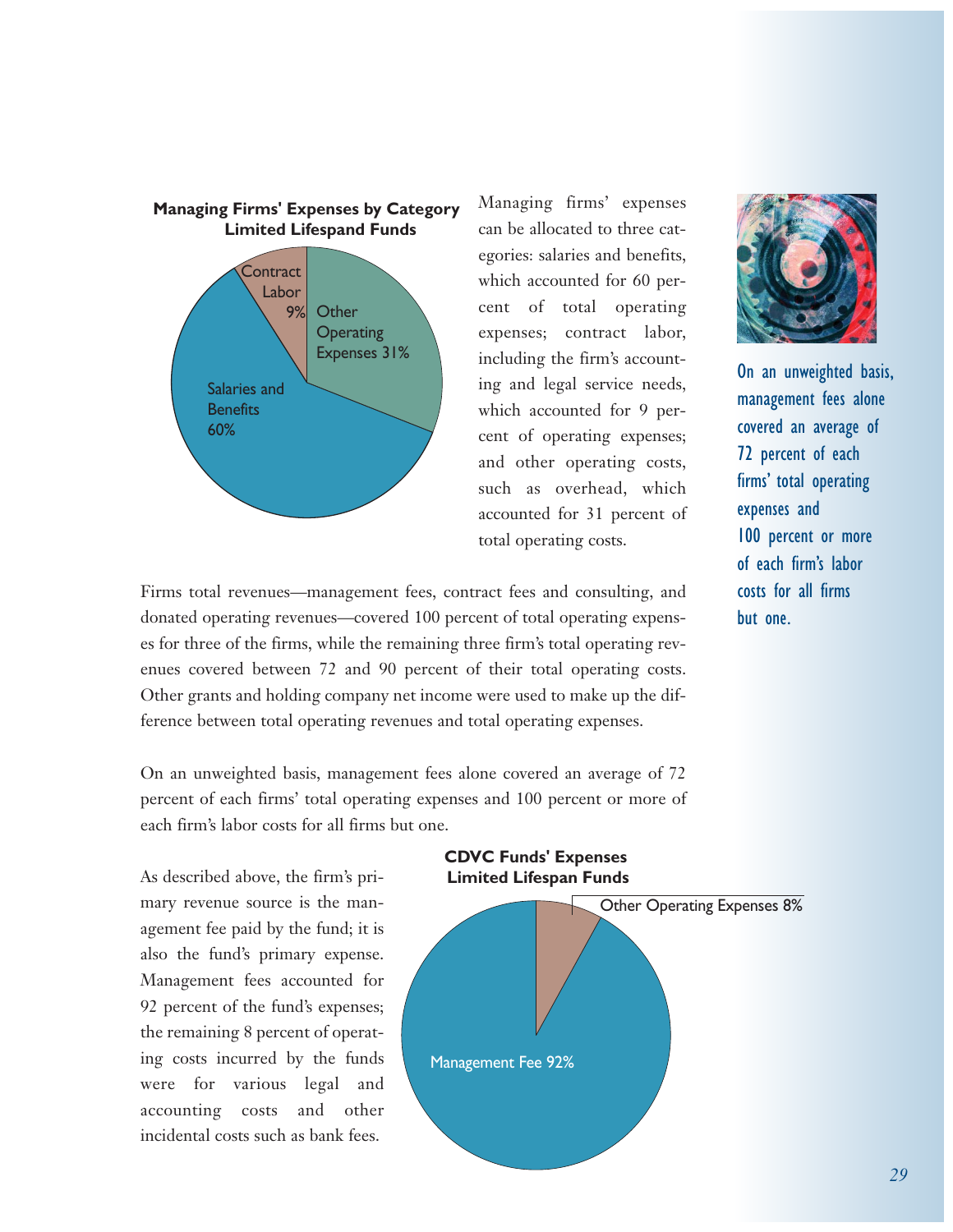

Evergreen funds cover their operating costs through current income generated from their investment activities, contract income, grants, and interest earned on cash and marketable securities.

## Peer Group 1—Revenues and Expenses for Evergreen Funds

Evergreen funds cover their operating costs through direct use of the fund's capital, current income generated from their investment activities, contract income, grants, and interest earned on cash and marketable securities.<sup>8</sup>

Current income earned on investments—interest, dividends, and royalty income accounted for 39 percent of the total operating income earned by the 12 evergreen funds. Donated operating revenues was the next largest source of revenue and accounted for 28 percent of all operating income. Income earned on cash and marketable securities accounted for 24 percent of operating income. Contract fees and consulting, financing fees, and other earned income accounted for the remaining 9 percent of operating income.

Salaries and benefits were the 12 Peer Group 1 evergreen funds and accounted for 49 percent of total operating expenses. Interest expenses on long-term debt were 10 percent of total operating costs, while contract labor, accounting and legal fees, accounted for 7 percent of operating



**Operating Revenues for Evergreen Funds**

8 Technically, two of the twelve evergreen funds paid a management fee to a separate managing firm similar to the limited lifespan model described above. However, the funds themselves are evergreen funds and they are included in this analysis.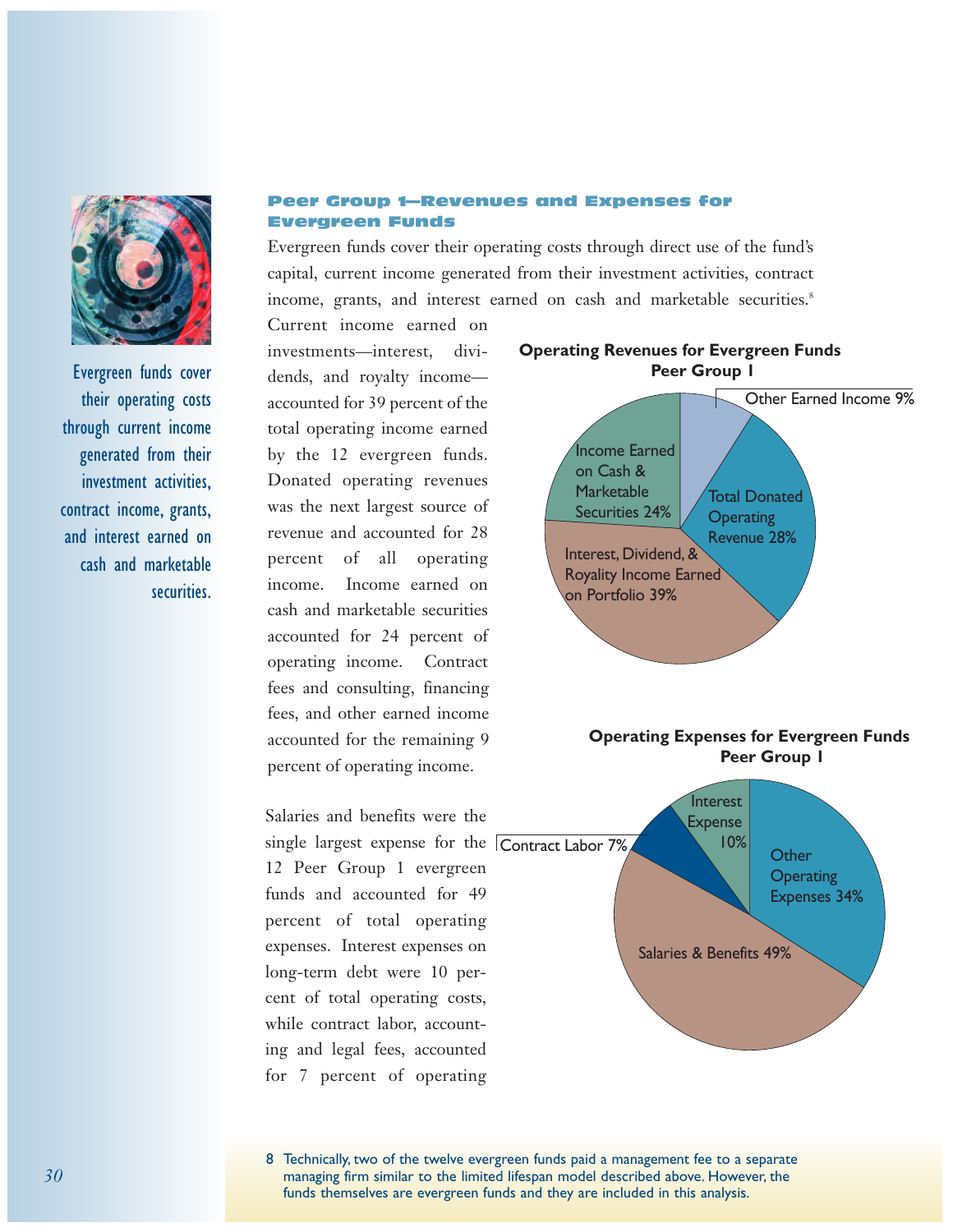expenses. Other operating expenses, which include rent, travel, furniture, supplies, and all other costs not elsewhere classified, accounted for approximately one-third of funds' expenses.

## Peer Group 2—Revenues and Expenses for Evergreen Funds

The seven Peer Group 2 funds all operate as evergreen funds, covering their costs of operation through the direct use of capital, current income generated by their investment activities, as well as by interest earned on uninvested capital and grants.

Grant dollars are the primary source of operating revenues for these funds and accounted for 33 percent of all operating revenues. Interest and royalty payments paid on fund investments were the next largest source of revenue and accounted for 30 percent of operating revenues.



Interest and royalty payments paid on fund investments were the second largest source of revenue for Peer Group 2 funds and accounted for 30 percent of operating revenues.



## **Operating Revenues for Evergreen Funds Peer Group 2**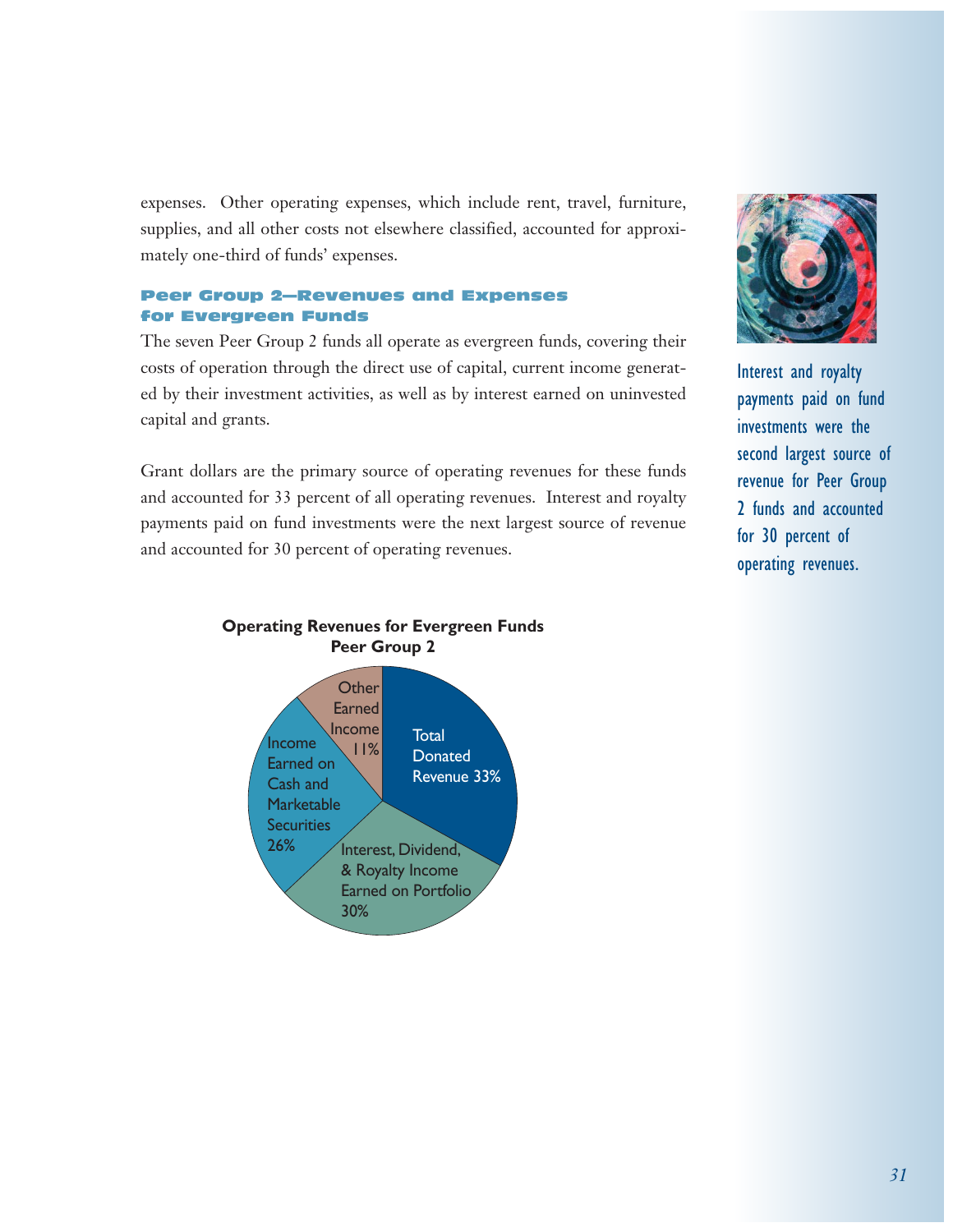Expenses for Peer Group 2 funds can be allocated across the following categories: salaries and benefits, interest expenses, loan loss provision, contract labor, and other operating expenses. In 2001 loan loss provision was the largest single expense and accounted for 50 percent of total operating expenses. Loan loss provisions are determined by fund managers and reflect the high-risk lending activities pursued by these funds. Salaries and benefits accounted for 21 percent of expenses, while interest expenses accounted for 6 percent. The remaining expenses went to contract labor, 2 percent, and other operating costs, which accounted for 21 percent of total expenses.



#### TECHNICAL ASSISTANCE

CDVC funds provide a variety of targeted technical assistance (TA) services to the companies in which they make investments, as well as to the many companies in which they consider investing. This one-on-one assistance includes sitting on portfolio company boards, arranging follow-on financing with new investors, working to fill holes in the management team, to name just a few of the activities that fund managers perform for their portfolio companies.

In addition to direct technical assistance, CDVC funds also provide a variety of other services that promote local business growth in a general way, as well as help to build the entrepreneurial capacity of the regions in which they invest. For example, fund managers educate community stakeholders on the role of patient capital and community development venture capital in promoting regional employment growth; some funds provide training programs to local entrepreneurs; some funds organize venture fairs, where local entrepreneurs can pitch their companies to potential investors. Finally, some CDVC funds or their parents sponsor extensive business advisory services

9 National Venture Capital Association 2003 Yearbook (NVCA:Arlington, Virginia) Figures 6.06 and 6.011.



In addition to direct technical assistance, CDVC funds also provide a variety of other services that promote local business growth and help to build the entrepreneurial capacity of the regions in which they invest.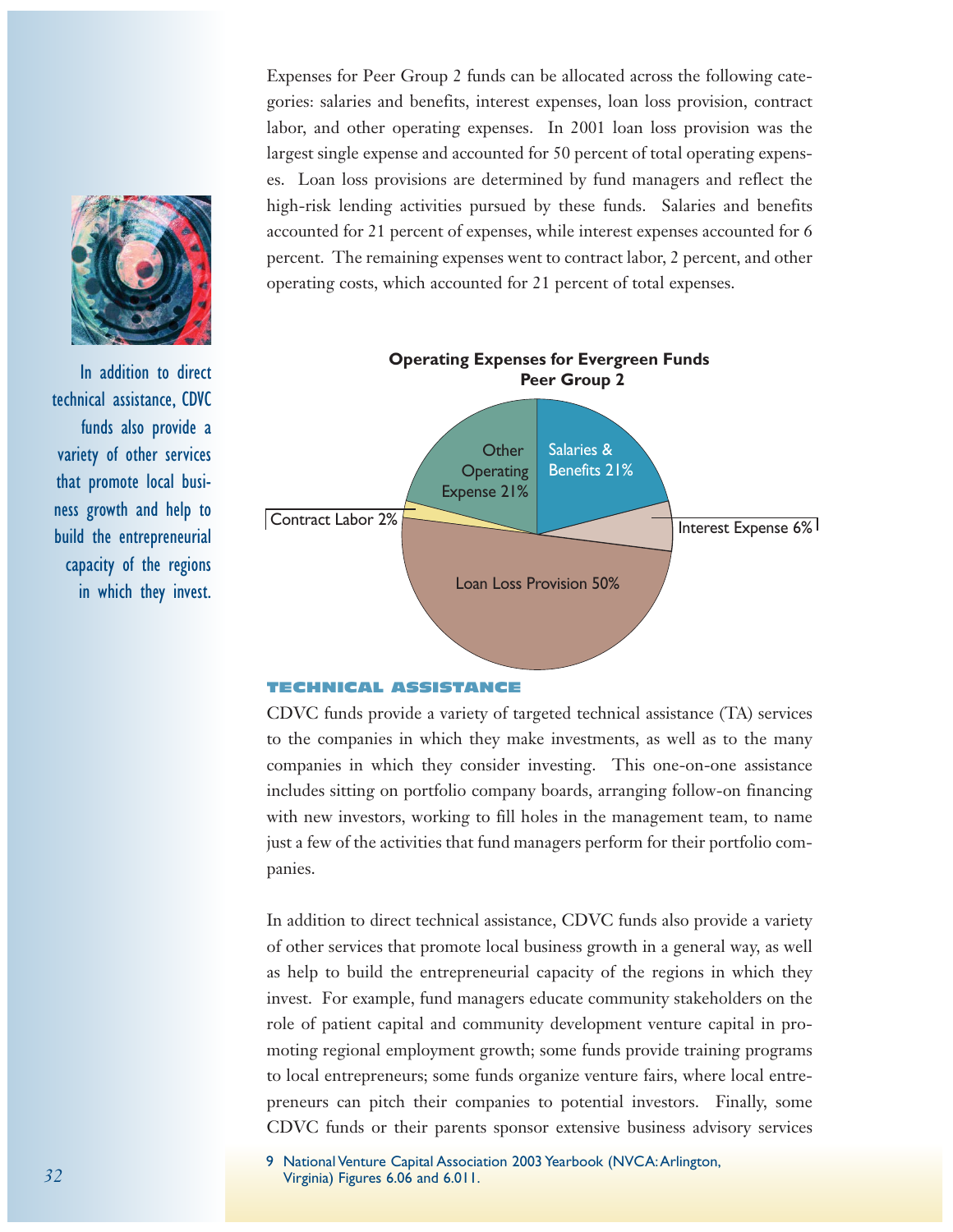that bring together local experienced business professionals with less experienced entrepreneurs, thereby creating mentoring relationships and promoting local networking.

Sixteen of the Peer Group 1 funds answered questions on technical assistance and reported providing 27,893 hours of one-on-one TA to 381 businesses in 2001, or an average of 73 hours per company. It is difficult to measure the impact of the TA that fund managers provide to their portfolio companies, however, anecdotal information suggests that it is critical to the CDVC investment process. A common assessment among many entrepreneurs is that the TA they receive from the CDVC fund is as valuable as the financing. While the business management expertise is fundamental to venture capital investing in general, it is especially important for CDVC since, in so many instances, the funds are investing where there is virtually no traditional VC activity and where there are oftentimes few entrepreneurial role models.



One of the ways in which CDVC funds provide technical assistance is by sitting on the boards of their portfolio companies. Among Peer Group 1 funds, 42 percent say that they "sometimes" sit on the boards of their



Peer Group 1 funds provided an average of 73 hours of technical assistance to 381 businesses in 2001.

portfolio companies. Nearly half, 48 percent, of Peer Group 1 funds say that they "usually" sit on their portfolio company boards, and 5 percent said that they "always" sit on their portfolio company boards.

Five of the seven Peer Group 2 funds reported information on the training and technical assistance that they provide. These funds provided 3,154 hours of TA to 139 companies for an average of about 23 hours of TA per company in 2001. In general, Peer Group 2 funds did not sit on the boards of their portfolio companies.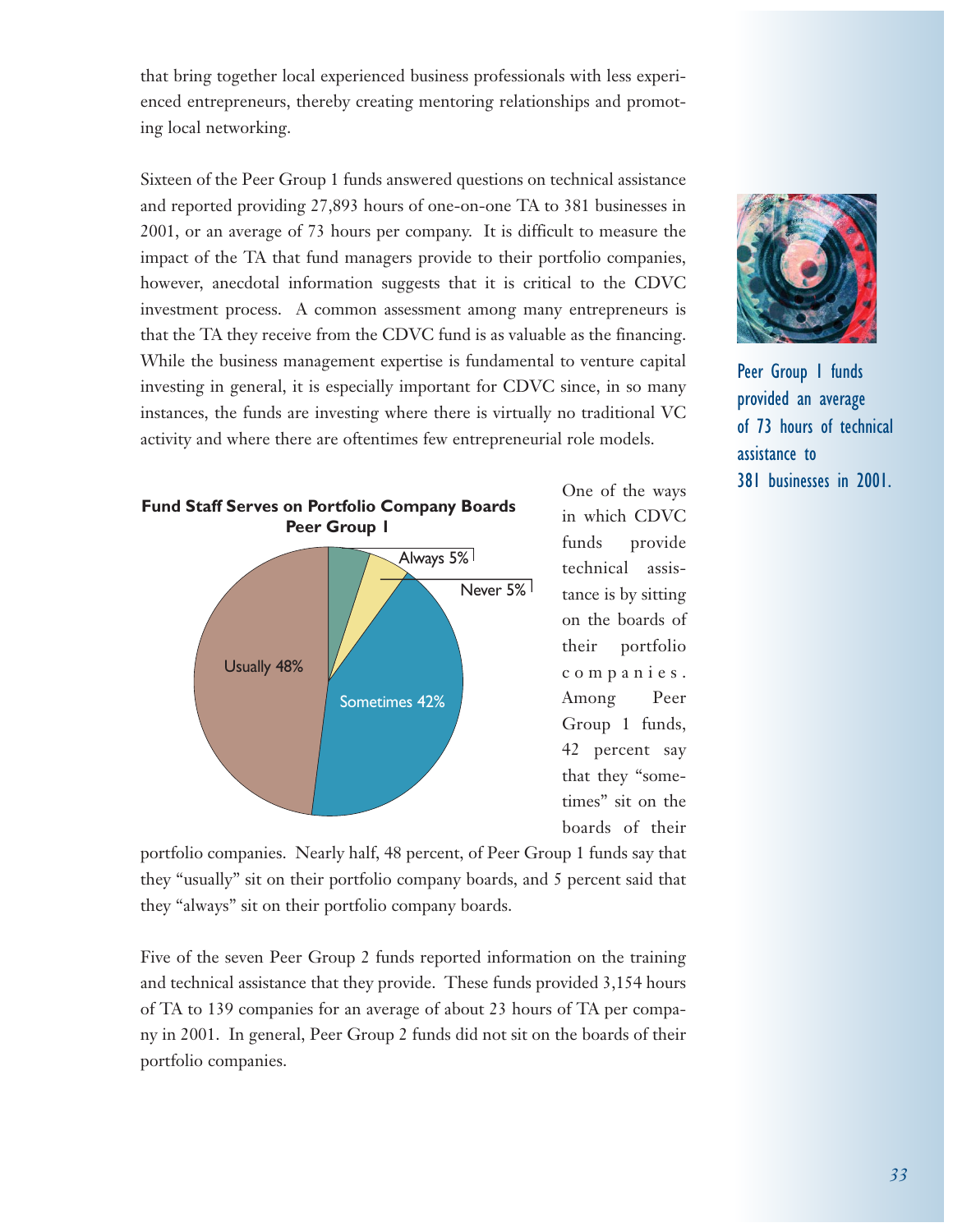## EXITS

CDVC funds realize their returns by selling their ownership stake in the company. This "exit", as it is called in the industry, can be an external sale to a third party buyer, management buyback, sale to employees in the form of an employee stock ownership plan (ESOP), or an initial public offering (IPO) the initial sale of the stock into the public equity markets. Near-equity loan repayment is another type of exit.

External sale is the most common form of exit for CDVC funds, accounting for 52 percent of all exits reported by Peer Group 1 funds. Near-equity loan repayment was the second most common form of exit and accounted for 32 percent of all exits. Management buyback and IPOs accounted for 7 percent External sale is the each and ESOPs were the exit vehicle in the remaining 2 percent of exits.



By contrast, traditional VC funds exit their deals through IPOs and mergers and acquisitions (M&As). Over the ten-year period from 1990 to 2000, IPOs accounted for 57 percent of all traditional VC exits and M&As accounted for the remaining 43 percent, according to the National Venture Capital Association. But during 2001 and 2002 IPOs accounted for only 8 percent of exits while M&As accounted for the remaining 92 percent.<sup>10</sup>





most common form of exit for CDVC funds, accounting for 52 percent of all exits reported by Peer Group 1 funds.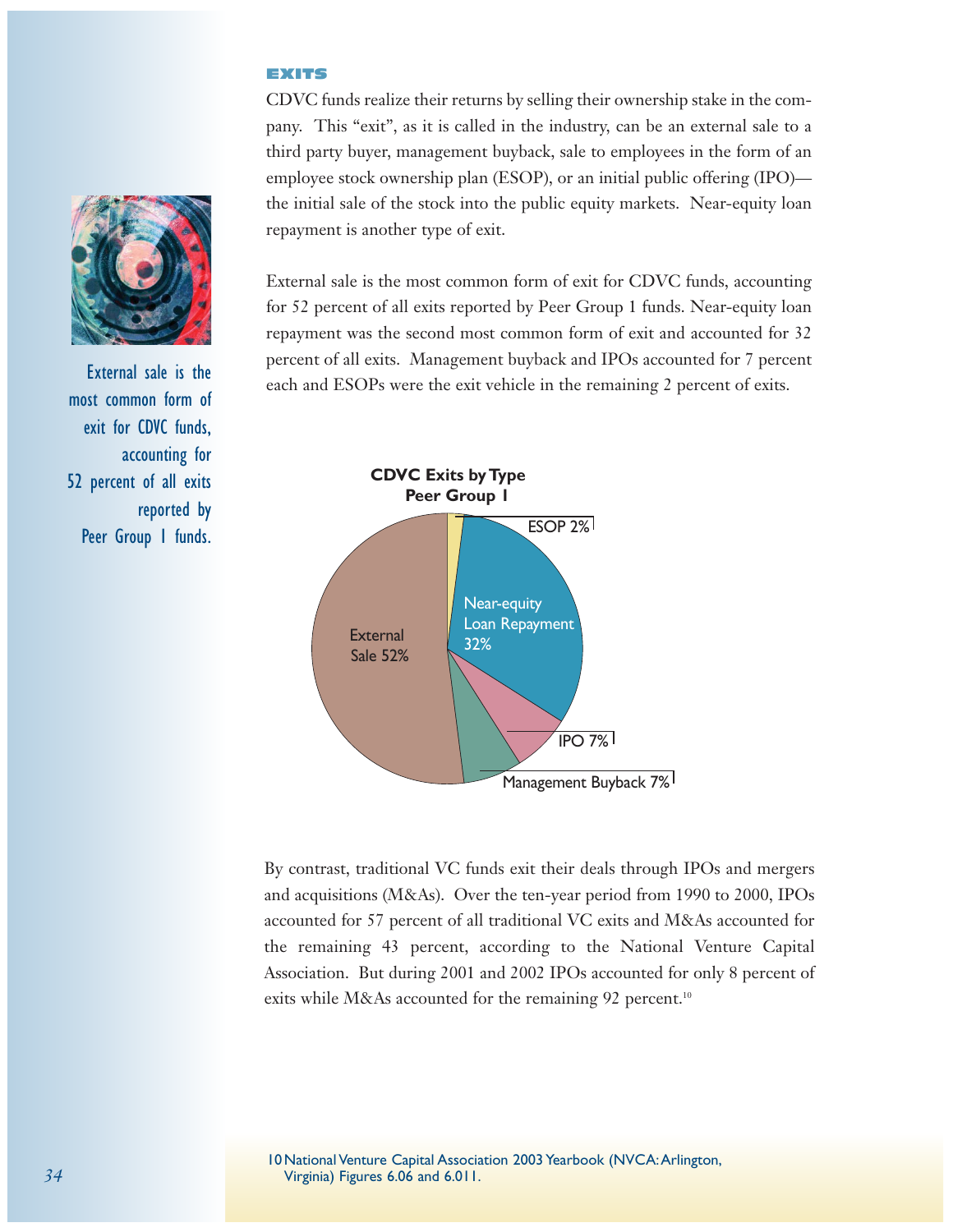As described in previous sections, Peer Group 2 funds tend to use near-equity financing instruments and, in particular, debt with revenue participation. As a result, 82 percent of their exits occurred as a near-equity loan repayment and payment of the revenue-based "kicker". The remaining 18 percent of exits reported by the group were an external sale of the business.





Eighty-two percent of Peer Group 2 fund exits occurred as a near-equity loan repayment and payment of the revenue-based "kicker".

As described in Section 1, VC investing is a highly cyclical process. Funds make long-term equity investments into small businesses that offer high growth potential. In the traditional VC world, the investment horizon is typically between 4 and 7 years, although it can vary based on the stage of the company as well as the overall market; during the later stages of the market boom of the 1990s funds sometimes exited from their investments in just a couple of years. Such short investment horizons are unlikely to be the case going forward.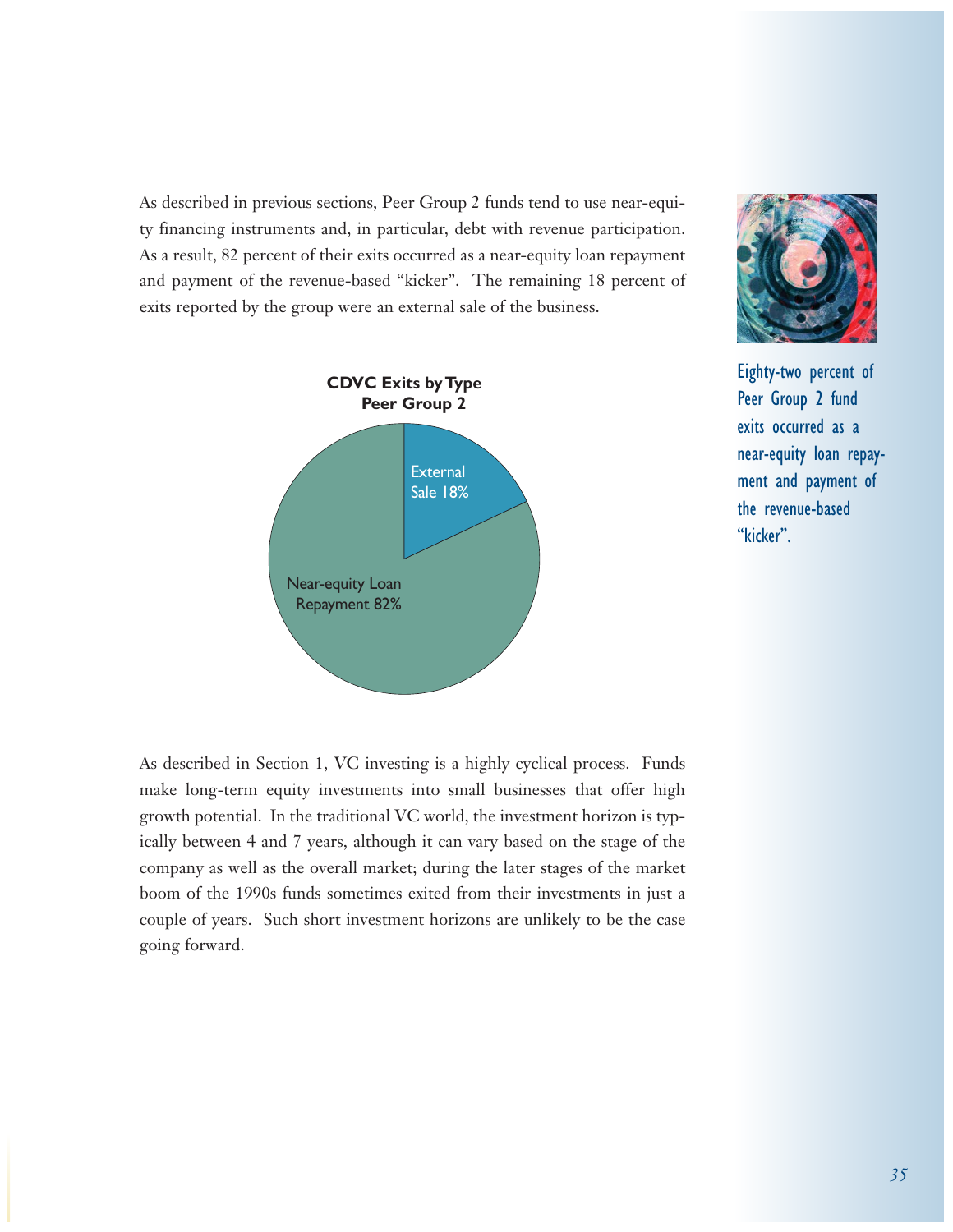#### SOCIAL RETURNS

CDVC funds pursue a variety of social returns—creating good employment opportunities for low-income persons, building the entrepreneurial capacity of distressed regions, and growing wealth in low-income communities, to name a few of the primary goals.

The survey asked funds about the number of jobs maintained and created in the companies in which the funds invested. These employment measures are the most common social impact measures and are used by virtually all funds. This section presents the data for all funds that tracked jobs, including both Peer 1 and Peer 2 funds. Job impacts, which include jobs maintained and net jobs added after financing, were measured for both the short term and long term. Short term job impacts include only companies that received financing during 2001—the number of jobs in the company at the time of the financing and the number of jobs in those companies at the end of the year; long term job impacts are based on all financings regardless of year of initial investment and include all businesses in the portfolio at the end of 2001.

Short-term job impacts were substantial: in CDVC investments made into portfolio companies during 2001 helped to maintain 7,018 jobs. Job growth over the year at these portfolio companies was 5.7 percent.

Looking at all companies in the funds' portfolios regardless of year-financed shows substantial increases in the number of jobs in portfolio companies since receiving their first CDVC investment. For the 18 funds reporting job change numbers, net job change increased 91.1 percent—portfolio companies collectively had 21,977 jobs at the end of 2001, up from 11,503 jobs in those same companies when they received their fist investment.



CDVC investments made into portfolio companies during 2001 helped to maintain 7,018 jobs and the job growth at these portfolio companies increased 5.7 percent over the year.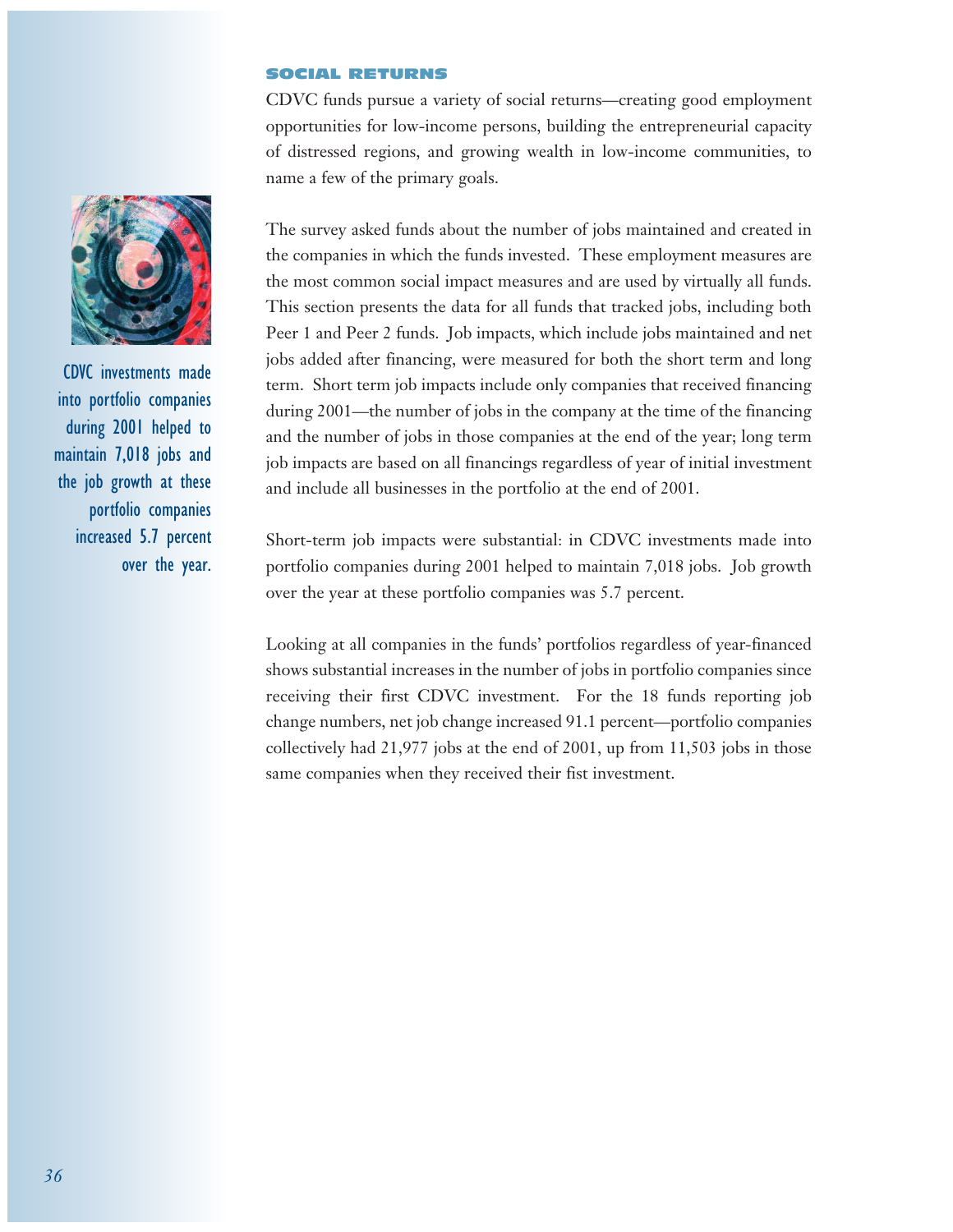

For the 12 funds that reported information on low-income job impacts.



CDVC funds are particularly interested in promoting job opportunities for low-income persons and 12 of the 18 funds specifically track job opportunities for low-income persons. The chart below presents the numbers for this subset of twelve.



**Job Change from Financing Activities**  (For the 12 respondents who reported low-income job impacts)



Total employment at all CDVC portfolio companies grew 99 percent for all companies financed through 2001, while the number of jobs for low-income persons at these same companies grew 149 percent.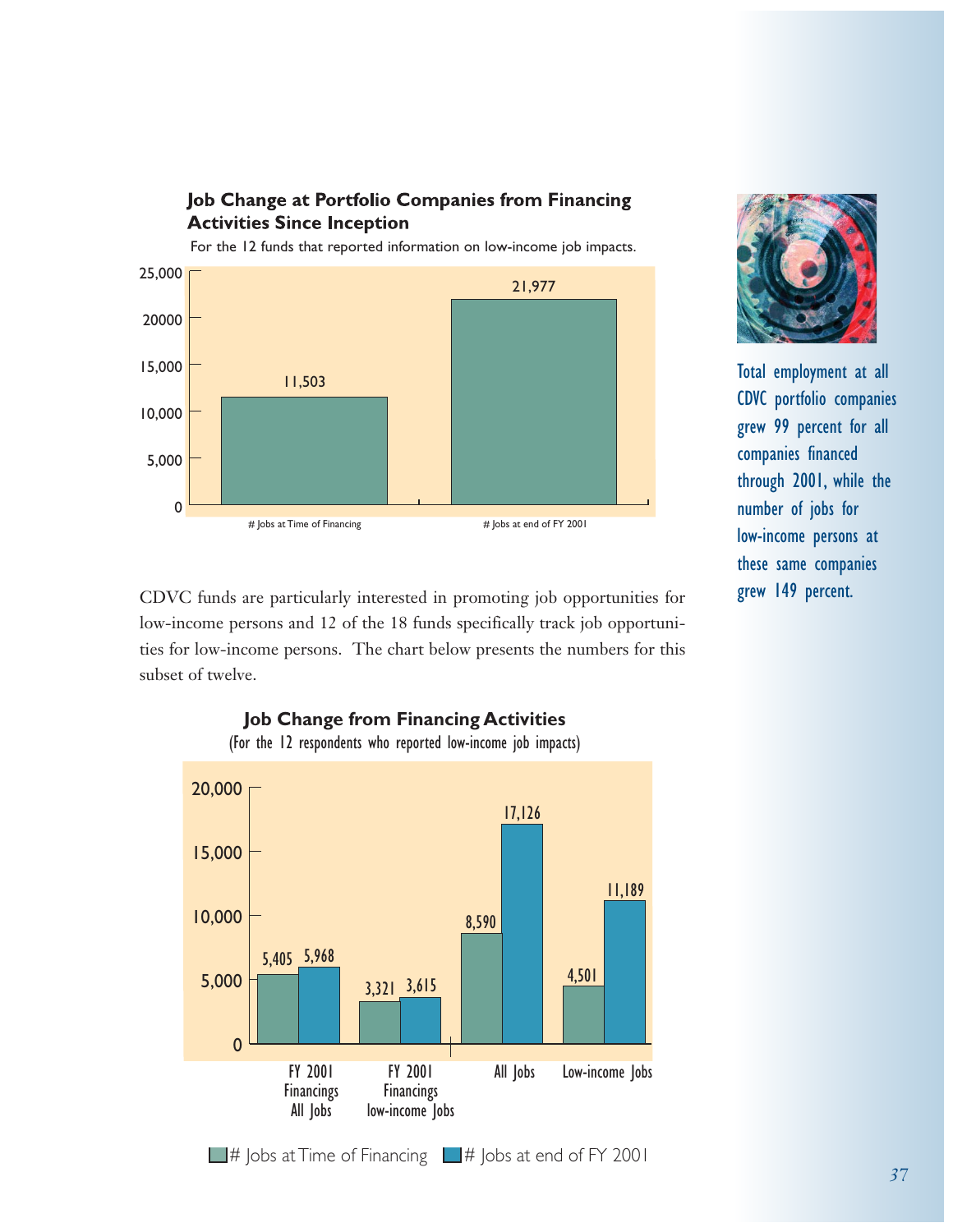

Including write-offs and losses, the most mature CDVC fund portfolios appear to be producing net IRRs between 8 and 12 percent.

Looking first at long-term net job change, the right hand side of the chart on the previous page shows that employment grew from 8,590 total jobs at the time of initial investment to 17,126 jobs at the end of 2001. For low-income job change the number of jobs grew from 4,501 jobs to 11,189 low-income jobs. For short-term net job change, the left hand side of the chart shows that the total number of jobs in companies financed during 2001 was 5,405 and the total number of jobs at the end of the year was 5,968.

These job change numbers reveal several significant facts about CDVC investing and the types of companies in which CDVC funds invest. First, comparing the rate of job change for all jobs versus the rate of change for lowincome jobs shows that these companies add jobs for low-income persons at a much higher rate than they add jobs in total. Total employment at these companies grew 99 percent for all financing activities through 2001, while the number of jobs for low-income persons grew at a much higher rate—149 percent. (Excluding low-income jobs from the total jobs, non-LMI job change increased 45 percent from the time of first investment to the end of 2001.)

A second fact is that low-income job change is a long-term impact of CDVC and does not typically show up in the earliest years of the investment. Looking at the left hand side of on the previous page shows short term job creation is nearly the same for both low-income and non-low-income jobs. Portfolio companies experienced a 10 percent increase in the total number of jobs (from 5,405 to 5,968) and a 9 percent increase in the number of jobs for low-income persons (from 3,321 to 3,615) during the first year of the investment. Non-low-income job change increased 13 percent over the period. The results show that early hires are more likely to be professional positions, as the companies expand and enhance their management teams before moving to create entry-level positions.

## FINANCIAL RETURNS

The cyclical nature of VC investing and the J-shape of the profit curve make it impossible to know the financial returns of CDVC funds to investors based on the first few years of the fund's life. However, a few older funds reported gross internal rates of return (IRR) of up to 60 percent on individual successful investments and the unweighted average IRR on these exits was 22 percent. These are gross IRRs earned by the fund on a limited number of investments, excluding write offs, and they do not represent returns to investors. Including write-offs and losses, the most mature fund CDVC portfolios appear to be producing gross IRRs between 8 and 12 percent.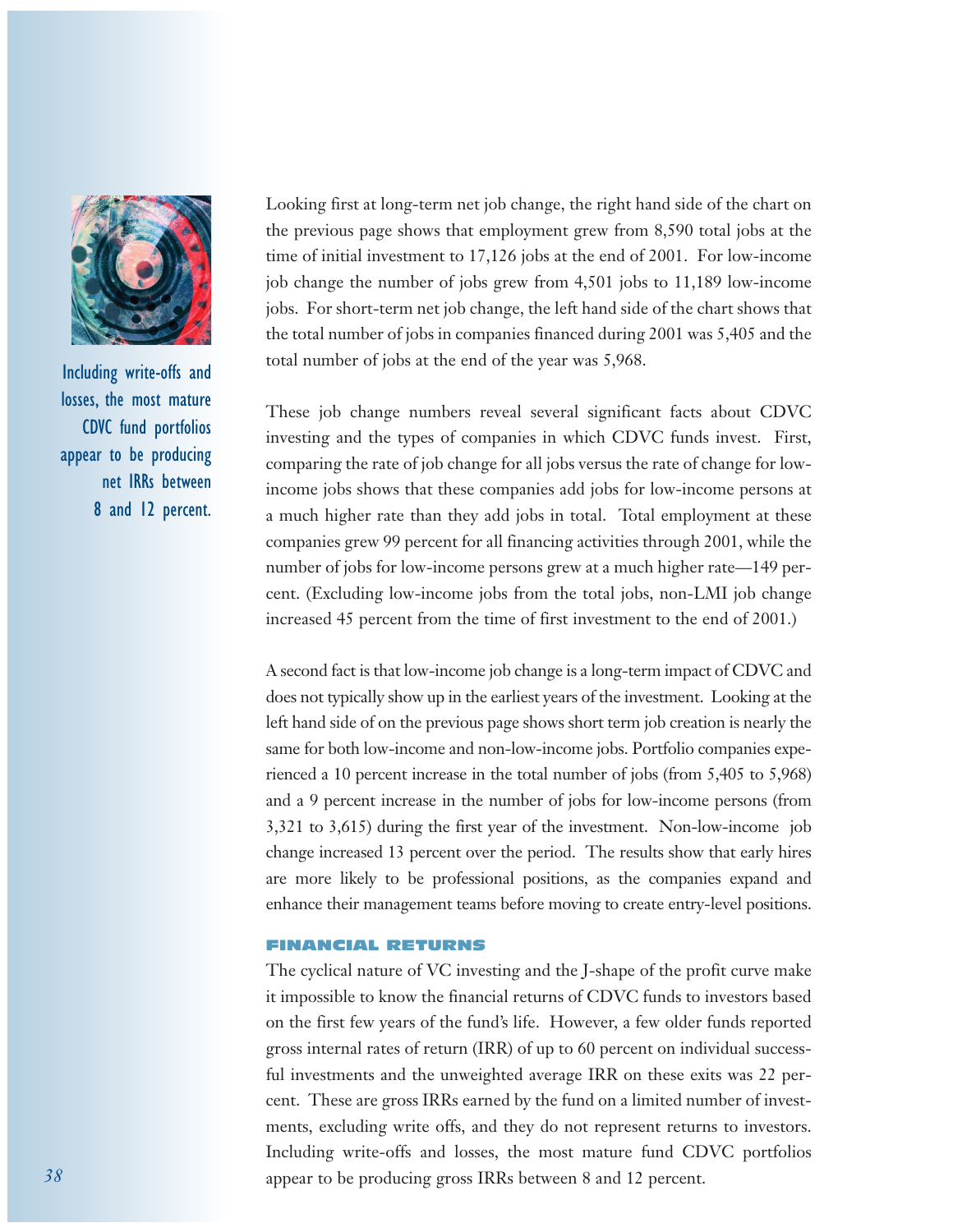#### About CDVCA

*The Community Development Venture Capital Alliance (CDVCA) is the trade association for domestic and international community development venture capital funds. CDVCA promotes use of the tools of venture capital to create jobs, entrepreneurial capacity and wealth to advance the livelihoods of low-income people and the economies of distressed communities.* 

*CDVCA works on many fronts to build, strengthen and support the community development venture capital (CDVC) field.*